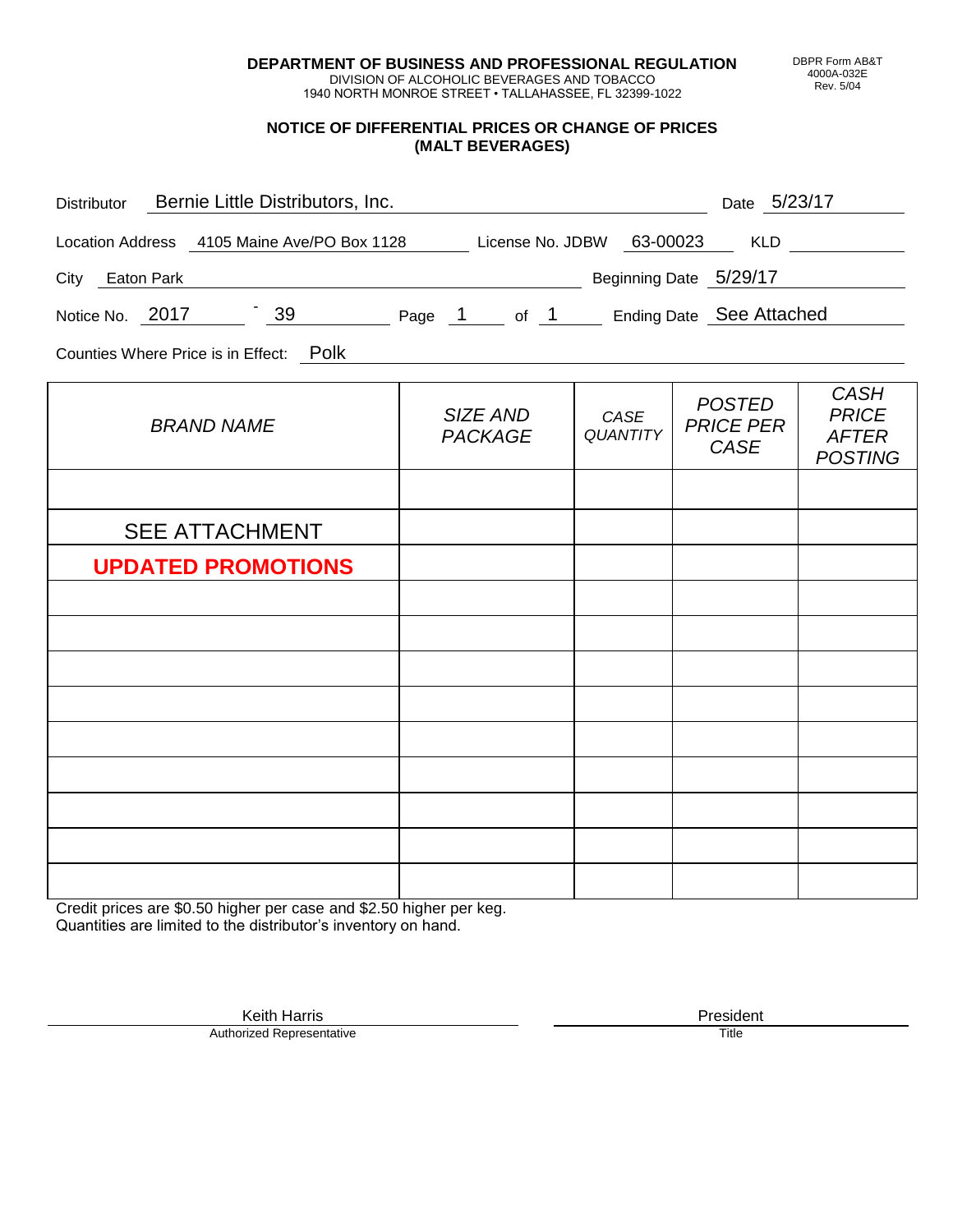|                                                                                   |                                      |                      |                      |                | Posted Frontline |                  |            |                      |
|-----------------------------------------------------------------------------------|--------------------------------------|----------------------|----------------------|----------------|------------------|------------------|------------|----------------------|
| <b>Brands</b>                                                                     | Package                              | Start                | Stop                 | Price          | Price            | Qty              | Premise    | Comment              |
| Bud, Bud Lt                                                                       | 24/8oz Can                           | 03/13/17             | 06/11/17             | 11.40          | 13.25            | $20+$            | Off        |                      |
| Bud & Bud Lt<br>Bud & Bud Lt                                                      | 24/8oz Can 2/12<br>24/8oz Can 2/12   | 03/13/17<br>03/13/17 | 06/11/17<br>06/11/17 | 13.10<br>12.20 | 13.60<br>13.60   | $5-19$<br>$20+$  | Off<br>Off |                      |
|                                                                                   |                                      |                      |                      |                |                  |                  |            | <b>New Stop Date</b> |
| Michelob Ultra<br>Michelob Ultra                                                  | 24/8oz Can 2/12<br>24/8oz Can 2/12   | 03/13/17<br>03/13/17 | 06/11/17<br>06/11/17 | 13.50<br>12.20 | 14.45<br>14.45   | $5-19$<br>$20+$  | Off<br>Off |                      |
| Michelob Ultra                                                                    | 24/8oz Can                           | 03/13/17             | 06/11/17             | 12.70          | 14.35            | $5-19$           | Off        |                      |
| Michelob Ultra                                                                    | 24/8oz Can                           | 03/13/17             | 06/11/17             | 11.40          | 14.35            | $20+$            | Off        |                      |
| Brands & Packages above may be mixed and matched to achieve qty                   |                                      |                      |                      |                |                  |                  |            |                      |
| Bud, Bud Lt                                                                       | 24/8oz Can                           | 06/12/17             | 06/25/17             | 11.40          | 13.25            | $20+$            | Off        |                      |
| Bud & Bud Lt                                                                      | 24/8oz Can 2/12                      | 06/12/17             | 06/25/17             | 13.10          | 13.60            | $5-9$            | <b>Off</b> |                      |
| Bud & Bud Lt                                                                      | 24/8oz Can 2/12                      | 06/12/17             | 06/25/17             | 11.70          | 13.60            | $10+$            | Off        |                      |
| Michelob Ultra                                                                    | 24/8oz Can 2/12                      | 06/12/17             | 06/25/17             | 13.50          | 14.45            | $5-9$            | Off        | <b>New</b>           |
| Michelob Ultra                                                                    | 24/8oz Can 2/12                      | 06/12/17             | 06/25/17             | 11.70          | 14.45            | $10+$            | Off        |                      |
| Michelob Ultra                                                                    | 24/8oz Can<br>24/8oz Can             | 06/12/17             | 06/25/17             | 12.70          | 14.35            | $5-19$<br>$20+$  | Off        |                      |
| Michelob Ultra<br>Brands & Packages above may be mixed and matched to achieve qty |                                      | 06/12/17             | 06/25/17             | 11.40          | 14.35            |                  | <b>Off</b> |                      |
| Bud, Bud Lt                                                                       | 24/8oz Can                           | 06/26/17             | 08/06/17             | 11.40          | 13.25            | $20+$            | Off        |                      |
| Bud & Bud Lt                                                                      | 24/8oz Can 2/12                      | 06/26/17             | 08/06/17             | 13.10          | 13.60            | $5-19$           | Off        |                      |
| Bud & Bud Lt                                                                      | 24/8oz Can 2/12                      | 06/26/17             | 08/06/17             | 12.20          | 13.60            | $20+$            | Off        |                      |
| Michelob Ultra                                                                    | 24/8oz Can 2/12                      | 06/26/17             | 08/06/17             | 13.50          | 14.45            | $5-19$           | Off        | <b>New</b>           |
| Michelob Ultra                                                                    | 24/8oz Can 2/12                      | 06/26/17             | 08/06/17             | 12.20          | 14.45            | $20+$            | <b>Off</b> |                      |
| Michelob Ultra                                                                    | 24/8oz Can                           | 06/26/17             | 08/06/17             | 12.70          | 14.35            | $5-19$           | Off        |                      |
| Michelob Ultra                                                                    | 24/8oz Can                           | 06/26/17             | 08/06/17             | 11.40          | 14.35            | $20+$            | Off        |                      |
| Brands & Packages above may be mixed and matched to achieve qty                   |                                      |                      |                      |                |                  |                  |            |                      |
| Bud, Bud Lt                                                                       | 24/8oz Can                           | 08/07/17             | 08/20/17             | 11.40          | 13.25            | $20+$            | Off        |                      |
| Bud & Bud Lt<br>Bud & Bud Lt                                                      | 24/8oz Can 2/12<br>24/8oz Can 2/12   | 08/07/17<br>08/07/17 | 08/20/17<br>08/20/17 | 13.10<br>11.70 | 13.60<br>13.60   | $5-9$<br>$10+$   | Off<br>Off |                      |
|                                                                                   |                                      |                      |                      |                |                  |                  |            | <b>New</b>           |
| Michelob Ultra<br>Michelob Ultra                                                  | 24/8oz Can 2/12<br>24/8oz Can 2/12   | 08/07/17<br>08/07/17 | 08/20/17<br>08/20/17 | 13.50<br>11.70 | 14.45<br>14.45   | $5-9$<br>$10+$   | Off<br>Off |                      |
| Michelob Ultra                                                                    | 24/8oz Can                           | 08/07/17             | 08/20/17             | 12.70          | 14.35            | $5-19$           | Off        |                      |
| Michelob Ultra                                                                    | 24/8oz Can                           | 08/07/17             | 08/20/17             | 11.40          | 14.35            | $20+$            | Off        |                      |
| Brands & Packages above may be mixed and matched to achieve qty                   |                                      |                      |                      |                |                  |                  |            |                      |
| Bud, Bud Lt                                                                       | 24/8oz Can                           | 08/21/17             | 10/01/17             | 11.40          | 13.25            | $20+$            | Off        |                      |
| Bud & Bud Lt                                                                      | 24/8oz Can 2/12                      | 08/21/17             | 10/01/17             | 13.10          | 13.60            | $5-19$           | Off        |                      |
| Bud & Bud Lt                                                                      | 24/8oz Can 2/12                      | 08/21/17             | 10/01/17             | 12.20          | 13.60            | $20+$            | Off        |                      |
| Michelob Ultra                                                                    | 24/8oz Can 2/12                      | 08/21/17             | 10/01/17             | 13.50          | 14.45            | $5-19$           | Off        | <b>New</b>           |
| Michelob Ultra                                                                    | 24/8oz Can 2/12                      | 08/21/17             | 10/01/17             | 12.20          | 14.45            | $20+$            | Off        |                      |
| Michelob Ultra                                                                    | 24/8oz Can                           | 08/21/17             | 10/01/17             | 12.70          | 14.35            | $5-19$           | Off        |                      |
| Michelob Ultra<br>Brands & Packages above may be mixed and matched to achieve gty | 24/8oz Can                           | 08/21/17             | 10/01/17             | 11.40          | 14.35            | $20+$            | Off        |                      |
| Bud, Bud Lt, Select, Select 55                                                    | 24/12oz Can/LNR 4/6                  | 04/17/17             | 06/25/17             | 21.60          | 23.80            | $10+$            | Off        |                      |
|                                                                                   |                                      |                      |                      |                |                  |                  |            |                      |
| Michelob, Michelob Lt, Michelob Amberbock                                         | 24/12oz LNNR 4/6                     | 04/17/17             | 06/25/17             | 21.60          | 24.55            | $10+$            | Off        | <b>New Stop Date</b> |
| Land Shark<br>Land Shark                                                          | 24/12oz LNNR 4/6<br>24/12oz LNNR 4/6 | 04/17/17<br>04/17/17 | 06/25/17<br>06/25/17 | 21.60<br>20.25 | 24.55<br>24.55   | 10-111<br>$112+$ | Off<br>Off |                      |
| Brands & Packages above may be mixed and matched to achieve qty                   |                                      |                      |                      |                |                  |                  |            |                      |
| Bud, Bud Lt, Select, Select 55                                                    | 24/12oz Can/LNR 4/6                  | 06/26/17             | 07/02/17             | 21.60          | 23.80            | $10+$            | Off        |                      |
| Michelob, Michelob Lt. Michelob Amberbock                                         | 24/12oz LNNR 4/6                     | 06/26/17             | 07/02/17             | 21.60          | 24.55            | $10+$            | Off        | <b>New</b>           |
| Brands & Packages above may be mixed and matched to achieve qty                   |                                      |                      |                      |                |                  |                  |            |                      |
| Land Shark                                                                        | 24/12oz LNNR 4/6                     | 06/26/17             | 07/02/17             | 15.85          | 24.55            | $10+$            | Off        | <b>New</b>           |
| Bud, Bud Lt, Select, Select 55                                                    | 24/12oz Can/LNR 4/6                  | 07/03/17             | 09/30/17             | 21.60          | 23.80            | $10+$            | Off        |                      |
| Michelob, Michelob Lt, Michelob Amberbock                                         | 24/12oz LNNR 4/6                     | 07/03/17             | 09/30/17             | 21.60          | 24.55            | $10+$            | Off        |                      |
| Land Shark                                                                        | 24/12oz LNNR 4/6                     | 07/03/17             | 09/30/17             | 21.60          | 24.55            | 10-111           | Off        | <b>New</b>           |
| Land Shark                                                                        | 24/12oz LNNR 4/6                     | 07/03/17             | 09/30/17             | 20.25          | 24.55            | $112+$           | <b>Off</b> |                      |
| Brands & Packages above may be mixed and matched to achieve qty                   |                                      |                      |                      |                |                  |                  |            |                      |
| Bud, Bud Lt                                                                       | 24/16oz Can 6/4                      | 09/12/16             | 09/30/17             | 22.65          | 25.65            | $5+$             | On & Off   | <b>New Stop Date</b> |
| Brands & Packages above may be mixed and matched to achieve qty                   |                                      |                      |                      |                |                  |                  |            |                      |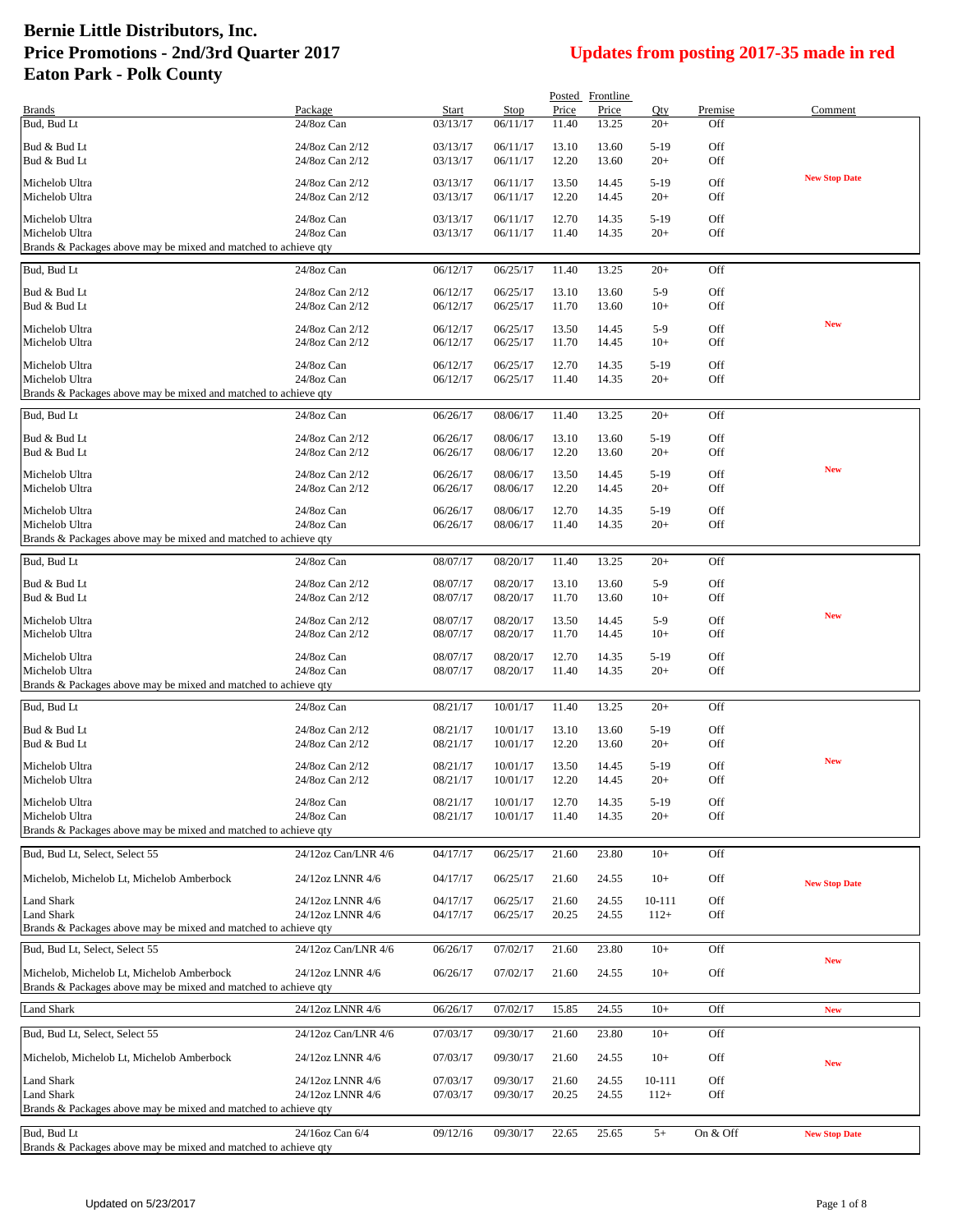|                                                                                                    |                              |                      |                      |                | Posted Frontline |                    |            |                      |
|----------------------------------------------------------------------------------------------------|------------------------------|----------------------|----------------------|----------------|------------------|--------------------|------------|----------------------|
| <b>Brands</b>                                                                                      | Package                      | Start                | Stop                 | Price          | Price            | Qty                | Premise    | Comment              |
| Bud, Bud Lt                                                                                        | 24/16oz Can 3/8              | 07/10/17             | 07/23/17             | 19.45          | 25.20            | $25+$              | Off        | <b>New</b>           |
| Michelob Ultra                                                                                     | 24/16oz Can 3/8              | 07/10/17             | 07/23/17             | 19.45          | 27.10            | $25+$              | Off        |                      |
| Brands & Packages above may be mixed and matched to achieve qty                                    |                              |                      |                      |                |                  |                    |            |                      |
| Bud, Bud Lt                                                                                        | 24/16oz Can 3/8              | 09/04/17             | 09/17/17             | 19.45          | 25.20            | $25+$              | Off        | <b>New</b>           |
| Michelob Ultra                                                                                     | 24/16oz Can 3/8              | 09/04/17             | 09/17/17             | 19.45          | 27.10            | $25+$              | Off        |                      |
| Brands & Packages above may be mixed and matched to achieve qty                                    |                              |                      |                      |                |                  |                    |            |                      |
| Bud, Bud Lt                                                                                        | 24/16oz Can                  | 09/12/16             | 09/30/17             | 20.90          | 27.60            | $30+$              | Off        | <b>New Stop Date</b> |
| Brands & Packages above may be mixed and matched to achieve qty                                    |                              |                      |                      |                |                  |                    |            |                      |
|                                                                                                    |                              |                      |                      |                |                  |                    |            |                      |
| Bud, Bud Lt, Select & Select 55<br>Brands & Packages above may be mixed and matched to achieve qty | 18pk/12oz Can & LNNR         | 09/12/16             | 09/30/17             | 14.80          | 16.90            | $20+$              | Off        | <b>New Stop Date</b> |
|                                                                                                    |                              |                      |                      |                |                  |                    |            |                      |
| Bud, Bud Lt, Select & Select 55                                                                    | 24/12oz LNNR 2/12            | 09/12/16             | 09/30/17             | 21.55          | 22.50            | $10+$              | On         | <b>New Stop Date</b> |
| Brands & Packages above may be mixed and matched to achieve qty                                    |                              |                      |                      |                |                  |                    |            |                      |
| Bud, Bud Lt, Select & Select 55                                                                    | 24/12oz Can & LNNR 2/12      | 05/29/17             | 06/21/17             | 21.55          | 22.50            | $10+$              | Off        |                      |
| Brands & Packages above may be mixed and matched to achieve qty                                    |                              |                      |                      |                |                  |                    |            |                      |
| Bud, Bud Lt, Select & Select 55                                                                    | 24/12oz Can & LNNR 2/12      | 06/22/17             | 07/02/17             | 21.55          | 22.50            | 10-49              | Off        |                      |
| Bud, Bud Lt, Select & Select 55                                                                    | 24/12oz Can & LNNR 2/12      | 06/22/17             | 07/02/17             | 17.80          | 22.50            | $50+$              | Off        |                      |
|                                                                                                    |                              |                      |                      |                |                  |                    |            |                      |
| Bud, Bud Lt                                                                                        | 24/16oz CALNR 3/8            | 06/22/17             | 07/02/17             | 25.45          | 27.60            | $1+$               | Off        |                      |
| Mich, Mic Lt, Ultra, Ultra Amber, Amberbock & Ultra                                                |                              |                      |                      |                |                  |                    |            |                      |
| Lime Cactus                                                                                        | 24/12oz Can/LNNR 2/12        | 06/22/17             | 07/02/17             | 23.90          | 24.85            | 5-49               | Off        |                      |
| Mich, Mic Lt, Ultra, Ultra Amber, Amberbock & Ultra                                                |                              |                      |                      |                |                  |                    |            |                      |
| Lime Cactus                                                                                        | 24/12oz Can/LNNR 2/12        | 06/22/17             | 07/02/17             | 17.80          | 24.85            | $50+$              | Off        |                      |
| Michelob Ultra                                                                                     | 24/16oz CALNR 3/8            | 06/22/17             | 07/02/17             | 35.85          | 37.25            | $5+$               | Off        |                      |
| Brands & Packages above may be mixed and matched to achieve qty                                    |                              |                      |                      |                |                  |                    |            |                      |
|                                                                                                    |                              |                      |                      |                |                  |                    |            |                      |
| Bud, Bud Lt, Select & Select 55                                                                    | 24/12oz Can & LNNR 2/12      | 07/03/17             | 09/30/17             | 21.55          | 22.50            | $10+$              | Off        | <b>New</b>           |
| Brands & Packages above may be mixed and matched to achieve qty                                    |                              |                      |                      |                |                  |                    |            |                      |
| Bud, Bud Lt, Select & Select 55                                                                    | 24/12oz Can                  | 09/12/16             | 09/30/17             | 20.75          | 22.60            | $10 - 44$          | Off        |                      |
| Bud, Bud Lt, Select & Select 55                                                                    | $24/12$ oz Can               | 09/12/16             | 09/30/17             | 19.75          | 22.60            | $45+$              | Off        |                      |
|                                                                                                    |                              |                      |                      |                |                  |                    |            |                      |
| Bud, Bud Lt,<br>Bud, Bud Lt,                                                                       | 24/12oz LNNR<br>24/12oz LNNR | 09/12/16<br>09/12/16 | 09/30/17<br>09/30/17 | 20.75<br>19.75 | 22.60<br>22.60   | $10 - 44$<br>$45+$ | Off<br>Off |                      |
|                                                                                                    |                              |                      |                      |                |                  |                    |            | <b>New Stop Date</b> |
| <b>Bud Light Lime</b>                                                                              | 24/12oz LNNR/Can             | 09/12/16             | 09/30/17             | 22.20          | 24.10            | $10 - 44$          | Off        |                      |
| <b>Bud Light Lime</b>                                                                              | 24/12oz LNNR/Can             | 09/12/16             | 09/30/17             | 19.75          | 24.10            | $45+$              | Off        |                      |
| Michelob Ultra                                                                                     | 24/12oz Can & LNNR           | 09/12/16             | 09/30/17             | 22.20          | 24.10            | $10-44$            | Off        |                      |
| Michelob Ultra                                                                                     | 24/12oz Can & LNNR           | 09/12/16             | 09/30/17             | 20.70          | 24.10            | $45+$              | Off        |                      |
| Brands & Packages above may be mixed and matched to achieve qty                                    |                              |                      |                      |                |                  |                    |            |                      |
| Bud, Bud Lt                                                                                        | 24/16oz CALNR                | 09/12/16             | 09/30/17             | 24.85          | 28.50            | $98+$              | Off        | <b>New Stop Date</b> |
| Brands & Packages above may be mixed and matched to achieve gty                                    |                              |                      |                      |                |                  |                    |            |                      |
| Bud, Bud Lt                                                                                        | 20/16oz CALNR                | 05/22/17             | 09/30/17             | 17.95          | 23.00            | 22-65              | Off        |                      |
| Bud, Bud Lt                                                                                        | 20/16oz CALNR                | 05/22/17             | 09/30/17             | 17.45          | 23.00            | $66+$              | Off        | <b>New Stop Date</b> |
| Brands & Packages above may be mixed and matched to achieve qty                                    |                              |                      |                      |                |                  |                    |            |                      |
| Bud, Bud Light                                                                                     | 20/16oz CALNR                | 04/03/17             | 09/30/17             | 17.20          | 23.00            | $144+$             | On         | <b>New Stop Date</b> |
| Brands & Packages above may be mixed and matched to achieve qty                                    |                              |                      |                      |                |                  |                    |            |                      |
| Bud, Bud Light                                                                                     | 24/16oz ALNR/CALNR           | 04/03/17             | 09/30/17             | 23.00          | 28.50            | $1-49$             | On         |                      |
| Bud, Bud Light                                                                                     | 24/16oz ALNR/CALNR           | 04/03/17             | 09/30/17             | 22.75          | 28.50            | 50-143             | On         |                      |
| Bud, Bud Light                                                                                     | 24/16oz ALNR/CALNR           | 04/03/17             | 09/30/17             | 21.55          | 28.50            | $144+$             | On         |                      |
| Bud, Bud Light Sports/Holiday CALNR                                                                | 24/16oz CALNR                | 04/03/17             | 09/30/17             | 23.00          | 28.50            | $1 - 143$          | On         |                      |
| Bud, Bud Light Sports/Holiday CALNR                                                                | 24/16oz CALNR                | 04/03/17             | 09/30/17             | 21.95          | 28.50            | $144+$             | On         |                      |
|                                                                                                    |                              |                      |                      |                |                  |                    |            | <b>New Stop Date</b> |
| <b>Bud Light Lime</b>                                                                              | 24/16oz ALNR 4/6             | 04/03/17             | 09/30/17             | 27.65          | 31.20            | $50+$              | On         |                      |
| Bud Lt Lime & Platinum                                                                             | 24/16 CALNR 3/8              | 04/03/17             | 09/30/17             | 31.50          | 36.15            | $1-9$              | On         |                      |
| Bud Lt Lime & Platinum                                                                             | 24/16 CALNR 3/8              | 04/03/17             | 09/30/17             | 30.67          | 36.15            | $10+$              | On         |                      |
| Michelob Ultra                                                                                     | 24/16oz CALNR                | 04/03/17             | 09/30/17             | 35.85          | 37.25            | $5+$               | On         |                      |
| Brands & Packages above may be mixed and matched to achieve qty                                    |                              |                      |                      |                |                  |                    |            |                      |
| Oculto                                                                                             | 24/12oz LNNR 2/12            | 09/12/16             | 09/30/17             | 26.65          | 29.90            | $20+$              | Off        | <b>New Stop Date</b> |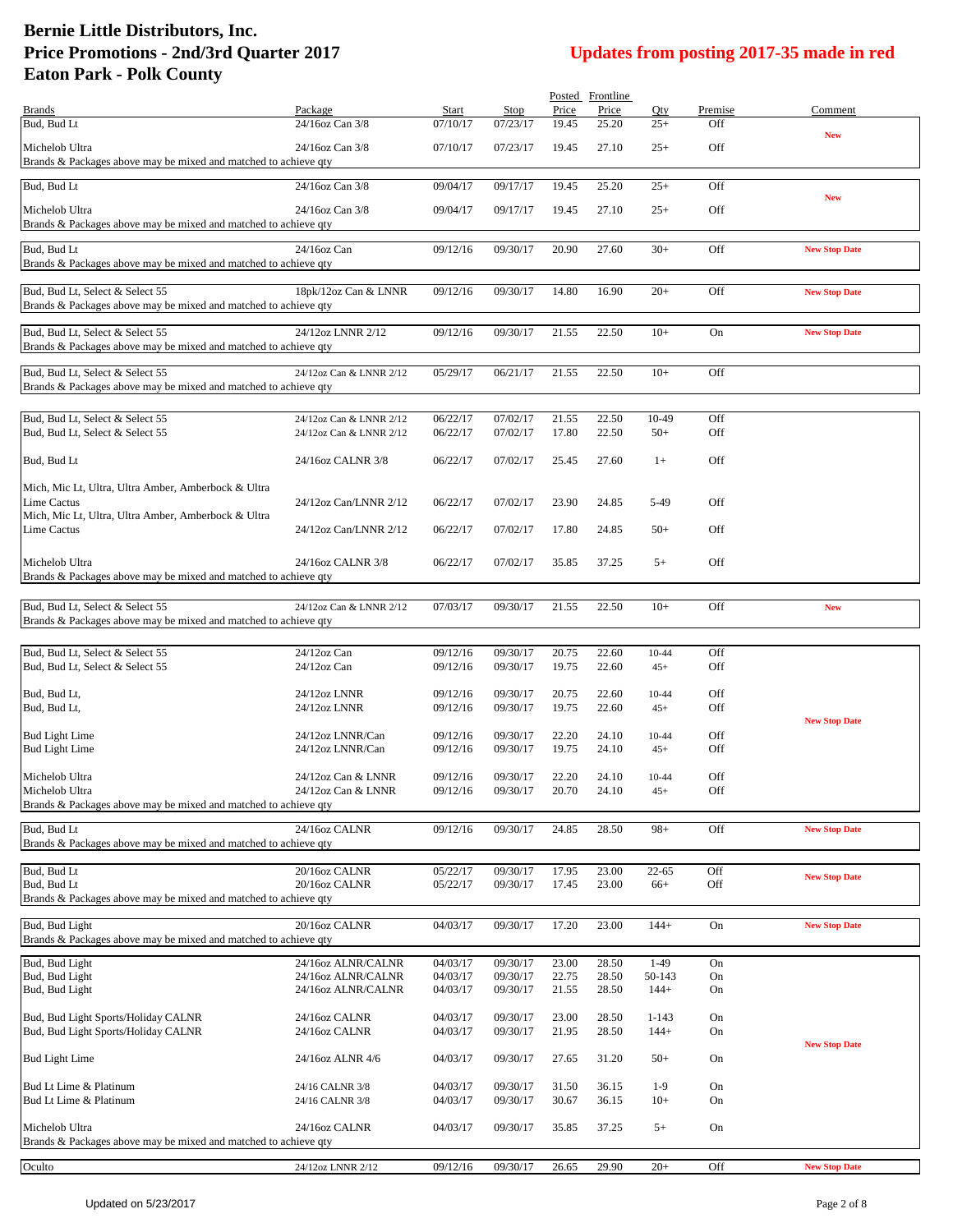|                                                                                                           |                                        |                      |                      |                | Posted Frontline |                   |            |                      |
|-----------------------------------------------------------------------------------------------------------|----------------------------------------|----------------------|----------------------|----------------|------------------|-------------------|------------|----------------------|
| <b>Brands</b>                                                                                             | Package                                | Start                | Stop                 | Price          | Price            | Oty               | Premise    | Comment              |
| Michelob Ultra & Light<br>Michelob Ultra & Light                                                          | 18/12oz LNNR/Cans<br>18/12oz LNNR/Cans | 05/01/17<br>05/01/17 | 05/28/17<br>05/28/17 | 16.95<br>15.85 | 18.45<br>18.45   | $5 - 59$<br>$60+$ | Off<br>Off | <b>New Stop Date</b> |
| Brands & Packages above may be mixed and matched to achieve qty                                           |                                        |                      |                      |                |                  |                   |            |                      |
| Michelob Ultra & Light                                                                                    | 18/12oz LNNR/Cans                      | 05/29/17             | 07/30/17             | 16.95          | 18.45            | $5 - 59$          | Off        |                      |
| Michelob Ultra & Light                                                                                    | 18/12oz LNNR/Cans                      | 05/29/17             | 07/30/17             | 15.85          | 18.45            | $60+$             | Off        | <b>New</b>           |
| BL Lime, Platinum, Black Crown                                                                            | 18/12oz LNNR/Cans                      | 05/29/17             | 07/30/17             | 14.99          | 18.45            | $1+$              | Off        |                      |
| Brands & Packages above may be mixed and matched to achieve qty                                           |                                        |                      |                      |                |                  |                   |            |                      |
| BL Lime, Platinum, Black Crown, Mich Lt & Ultra                                                           | 18/12oz LNNR/Cans                      |                      |                      |                |                  |                   |            |                      |
| BL Lime, Platinum, Black Crown, Mich Lt & Ultra                                                           | 18/12oz LNNR/Cans                      | 07/31/17<br>07/31/17 | 09/30/17<br>09/30/17 | 16.95<br>15.85 | 18.45<br>18.45   | $5 - 59$<br>$60+$ | Off<br>Off | <b>New</b>           |
| Brands & Packages above may be mixed and matched to achieve qty                                           |                                        |                      |                      |                |                  |                   |            |                      |
|                                                                                                           |                                        |                      |                      |                |                  |                   |            |                      |
| Mich, Mic Lt, Ultra, Ultra Amber, Amberbock & Ultra<br>Lime Cactus                                        | 24/12oz Can/LNNR 2/12                  | 05/29/17             | 06/21/17             | 23.90          | 24.85            | $5+$              | Off        |                      |
| Michelob Ultra                                                                                            | 24/16oz CALNR 3/8                      | 05/29/17             | 06/21/17             | 35.85          | 37.25            | $5+$              | Off        |                      |
| Brands & Packages above may be mixed and matched to achieve qty                                           |                                        |                      |                      |                |                  |                   |            |                      |
|                                                                                                           |                                        |                      |                      |                |                  |                   |            |                      |
| Mich, Mic Lt, Ultra, Ultra Amber, Amberbock & Ultra<br>Lime Cactus                                        | 24/12oz Can/LNNR 2/12                  | 07/03/17             | 09/30/17             | 23.90          | 24.85            | $5+$              | Off        | <b>New</b>           |
| Michelob Ultra                                                                                            | 24/16oz CALNR 3/8                      | 07/03/17             | 09/30/17             | 35.85          | 37.25            | $5+$              | Off        |                      |
| Brands & Packages above may be mixed and matched to achieve qty                                           |                                        |                      |                      |                |                  |                   |            |                      |
| BL Lime, Platinum, Black Crown & Landshark                                                                | 24/12oz LNNR 2/12                      | 09/12/16             | 09/30/17             | 20.45          | 24.10            | $10+$             | ON         |                      |
| BL Lime, Platinum & Landshark                                                                             | 24/12oz Cans 2/12                      | 09/12/16             | 09/30/17             | 20.45          | 24.10            | $10+$             | ON         | <b>New Stop Date</b> |
| Brands & Packages above may be mixed and matched to achieve qty                                           |                                        |                      |                      |                |                  |                   |            |                      |
| BL Lime. Platinum & Black Crown                                                                           | 24/12oz Cans/LNNR 2/12                 | 05/29/17             | 06/25/17             | 23.15          | 24.10            | $1+$              | Off        |                      |
| BLL Rita Family (Lime, Straw, Mango, Raz, Orange, Grape,<br>Peach & Seasonal)                             |                                        |                      |                      |                |                  | $1-6$             | Off        |                      |
| BLL Rita Family (Lime, Straw, Mango, Raz, Orange, Grape,                                                  | 24/8oz Can 2/12                        | 05/29/17             | 06/25/17             | 23.15          | 24.10            |                   |            |                      |
| Peach & Seasonal)                                                                                         | 24/8oz Can 2/12                        | 05/29/17             | 06/25/17             | 21.30          | 24.10            | $7+$              | Off        |                      |
| Brands & Packages above may be mixed and matched to achieve qty                                           |                                        |                      |                      |                |                  |                   |            |                      |
| BL Lime, Platinum & Black Crown                                                                           | 24/12oz Cans/LNNR 2/12                 | 06/26/17             | 07/02/17             | 23.15          | 24.10            | $1+$              | Off        |                      |
| BLL Rita Family (Lime, Straw, Mango, Raz, Orange, Grape,                                                  |                                        |                      |                      |                |                  |                   |            |                      |
| Peach & Seasonal)                                                                                         | 24/8oz Can 2/12                        | 06/26/17             | 07/02/17             | 23.15          | 24.10            | $1-6$             | <b>Off</b> |                      |
| BLL Rita Family (Lime, Straw, Mango, Raz, Orange, Grape,<br>Peach & Seasonal)                             | 24/8oz Can 2/12                        | 06/26/17             | 07/02/17             | 21.30          | 24.10            | $7 - 26$          | Off        |                      |
| BLL Rita Family (Lime, Straw, Mango, Raz, Orange, Grape,                                                  |                                        |                      |                      |                |                  |                   |            |                      |
| Peach & Seasonal)                                                                                         | 24/8oz Can 2/12                        | 06/26/17             | 07/02/17             | 13.70          | 24.10            | $27+$             | Off        |                      |
| Brands & Packages above may be mixed and matched to achieve qty                                           |                                        |                      |                      |                |                  |                   |            |                      |
| BL Lime, Platinum & Black Crown                                                                           | 24/12oz Cans/LNNR 2/12                 | 07/03/17             | 09/30/17             | 23.15          | 24.10            | $1+$              | Off        |                      |
| BLL Rita Family (Lime, Straw, Mango, Raz, Orange, Grape,                                                  |                                        |                      |                      |                |                  |                   |            |                      |
| Peach & Seasonal)                                                                                         | 24/8oz Can 2/12                        | 07/03/17             | 09/30/17             | 23.15          | 24.10            | $1-6$             | Off        | <b>New</b>           |
| BLL Rita Family (Lime, Straw, Mango, Raz, Orange, Grape,                                                  |                                        | 07/03/17             | 09/30/17             | 21.30          |                  | $7+$              | Off        |                      |
| Peach & Seasonal)<br>Brands & Packages above may be mixed and matched to achieve qty                      | 24/8oz Can 2/12                        |                      |                      |                | 24.10            |                   |            |                      |
|                                                                                                           |                                        |                      |                      |                |                  |                   |            |                      |
| Bud Light Lime, Platinum & Black Crown<br>Brands & Packages above may be mixed and matched to achieve qty | 24/12oz LNNR 4/6                       | 05/08/17             | 07/02/17             | 21.60          | 24.55            | $10+$             | Off        |                      |
|                                                                                                           |                                        |                      |                      |                |                  |                   |            |                      |
| Best Damn Root Beer, Cherry Cola & Cream Soda                                                             | 24/12oz LNR 4/6                        | 08/28/17             | 09/03/17             | 19.20          | 30.30            | $15+$             | Off        | <b>New</b>           |
| Brands & Packages above may be mixed and matched to achieve qty                                           |                                        |                      |                      |                |                  |                   |            |                      |
| Spiked Seltzer Variety                                                                                    | 24/12oz Can 2/12                       | 06/26/17             | 07/30/17             | 24.50          | 28.50            | $5+$              | Off        | <b>New</b>           |
| Busch, Busch Lt, Nat Lt, Nat Ice & Rolling Rock                                                           | 24/12oz Can S/C                        | 01/16/17             | 09/30/17             | 15.35          | 17.00            | $15 - 76$         | Off        |                      |
| Busch, Busch Lt, Nat Lt, Nat Ice & Rolling Rock                                                           | 24/12oz Can S/C                        | 01/16/17             | 09/30/17             | 13.80          | 17.00            | $77+$             | Off        |                      |
|                                                                                                           |                                        |                      |                      |                |                  |                   |            | <b>New Stop Date</b> |
| Natty Daddy<br><b>Natty Daddy</b>                                                                         | 24/12oz Can S/C<br>24/12oz Can S/C     | 01/16/17<br>01/16/17 | 09/30/17<br>09/30/17 | 15.35<br>14.35 | 16.10<br>16.10   | $1-4$<br>5-76     | Off<br>Off |                      |
| Natty Daddy                                                                                               | 24/12oz Can S/C                        | 01/16/17             | 09/30/17             | 13.80          | 16.10            | $77+$             | Off        |                      |
| Brands & Packages above may be mixed and matched to achieve qty                                           |                                        |                      |                      |                |                  |                   |            |                      |
| Busch, Busch Lt, Nat Lt, Nat Ice, Bud Ice, Rolling Rock &                                                 |                                        |                      |                      |                |                  |                   |            |                      |
| <b>Busch Ice</b>                                                                                          | 18/12oz Cans/LNNR                      | 04/17/17             | 09/30/17             | 9.35           | 12.40            | $40+$             | Off        | <b>New Stop Date</b> |
| Brands & Packages above may be mixed and matched to achieve qty                                           |                                        |                      |                      |                |                  |                   |            |                      |
|                                                                                                           |                                        |                      |                      |                |                  |                   |            |                      |
| Busch, Busch Lt, Bud Ice, Natty Daddy, Nat Lt, Nat Ice                                                    | $15/25$ oz Can                         | 05/29/17             | 05/31/17             | 15.20          | 21.10            | $30+$             | Off        |                      |
| Brands & Packages above may be mixed and matched to achieve qty                                           |                                        |                      |                      |                |                  |                   |            |                      |
| King Cobra & High Gravity<br>Brands & Packages above may be mixed and matched to achieve qty              | 24/16oz Can 6/4                        | 09/12/16             | 09/30/17             | 17.75          | 19.55            | $5+$              | Off        | <b>New Stop Date</b> |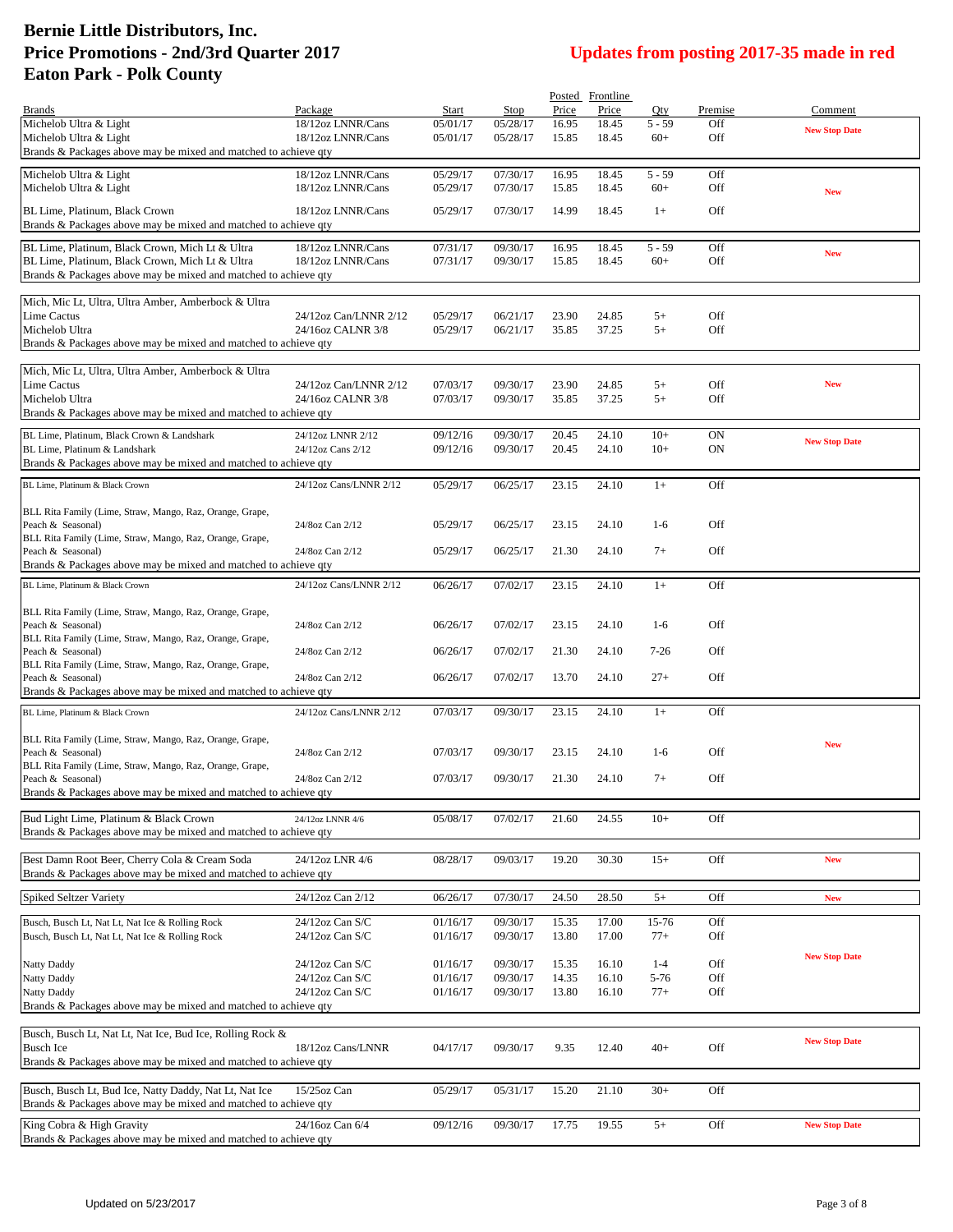|                                                                                                     |                       |          |          |                | Posted Frontline |        |         |                      |
|-----------------------------------------------------------------------------------------------------|-----------------------|----------|----------|----------------|------------------|--------|---------|----------------------|
| <b>Brands</b>                                                                                       | Package               | Start    | Stop     | Price          | Price            | Oty    | Premise | Comment              |
| Shock Top & Shock Top Sampler                                                                       | 24/12oz LNNR          | 09/12/16 | 09/30/17 | 19.70          | 27.75            | $56+$  | Off     | <b>New Stop Date</b> |
| Brands & Packages above may be mixed and matched to achieve qty                                     |                       |          |          |                |                  |        |         |                      |
|                                                                                                     | 15/12oz Can           | 09/12/16 |          |                |                  |        | Off     |                      |
| Shock Top & Shock Top Lemon                                                                         |                       |          | 09/30/17 | 13.65          | 15.25            | $50+$  |         | <b>New Stop Date</b> |
| Brands & Packages above may be mixed and matched to achieve qty                                     |                       |          |          |                |                  |        |         |                      |
| Shock Top & Shock Top Lemon                                                                         | 30/12oz Can 2/15      | 09/12/16 | 09/30/17 | 25.70          | 28.90            | $25+$  | Off     | <b>New Stop Date</b> |
| Brands & Packages above may be mixed and matched to achieve qty                                     |                       |          |          |                |                  |        |         |                      |
| Shock Top, Apple Wheat, Lemon, Pumpkin, Rasp, IPA, Winter Combo,                                    |                       |          |          |                |                  |        |         |                      |
| Choc, Pretzel, Ginger, Ruby Red                                                                     | 24/12oz LNNR 4/6      | 03/13/17 | 06/10/17 | 27.10          | 27.75            | $1-19$ | Off     |                      |
| Shock Top, Apple Wheat, Lemon, Pumpkin, Rasp, IPA, Winter Combo,                                    |                       |          |          |                |                  |        |         |                      |
| Choc, Pretzel, Ginger, Ruby Red                                                                     | 24/12oz LNNR 4/6      | 03/13/17 | 06/10/17 | 26.10          | 27.75            | 20-55  | Off     |                      |
| Shock Top, Apple Wheat, Lemon, Pumpkin, Rasp, IPA, Winter Combo,                                    |                       |          |          |                |                  |        |         |                      |
| Choc, Pretzel, Ginger, Ruby Red                                                                     | 24/12oz LNNR 4/6      | 03/13/17 | 06/10/17 | 25.10          | 27.75            | 56-111 | Off     |                      |
| Shock Top, Apple Wheat, Lemon, Pumpkin, Rasp, IPA, Winter Combo,<br>Choc, Pretzel, Ginger, Ruby Red | 24/12oz LNNR 4/6      | 03/13/17 | 06/10/17 | 24.10          | 27.75            | $112+$ | Off     |                      |
| Brands & Packages above may be mixed and matched to achieve qty                                     |                       |          |          |                |                  |        |         |                      |
|                                                                                                     |                       |          |          |                |                  |        |         |                      |
| Shock Top, Apple Wheat, Lemon, Pumpkin, Rasp, IPA, Winter Combo,                                    |                       |          |          |                |                  |        |         |                      |
| Choc, Pretzel, Ginger, Ruby Red                                                                     | 24/12oz LNNR 4/6      | 06/12/17 | 06/18/17 | 27.10          | 27.75            | $1-19$ | Off     |                      |
| Shock Top, Apple Wheat, Lemon, Pumpkin, Rasp, IPA, Winter Combo,<br>Choc, Pretzel, Ginger, Ruby Red | 24/12oz LNNR 4/6      | 06/12/17 | 06/18/17 | 19.20          | 27.75            | $20+$  | Off     |                      |
| Brands & Packages above may be mixed and matched to achieve qty                                     |                       |          |          |                |                  |        |         |                      |
|                                                                                                     |                       |          |          |                |                  |        |         |                      |
| Shock Top, Apple Wheat, Lemon, Pumpkin, Rasp, IPA, Winter Combo,                                    |                       |          |          |                |                  |        |         |                      |
| Choc, Pretzel, Ginger, Ruby Red                                                                     | 24/12oz LNNR 4/6      | 06/19/17 | 09/30/17 | 27.10          | 27.75            | $1-19$ | Off     |                      |
| Shock Top, Apple Wheat, Lemon, Pumpkin, Rasp, IPA, Winter Combo,                                    |                       |          |          |                |                  |        |         |                      |
| Choc, Pretzel, Ginger, Ruby Red                                                                     | 24/12oz LNNR 4/6      | 06/19/17 | 09/30/17 | 26.10          | 27.75            | 20-55  | Off     |                      |
| Shock Top, Apple Wheat, Lemon, Pumpkin, Rasp, IPA, Winter Combo,                                    |                       |          |          |                |                  |        |         |                      |
| Choc, Pretzel, Ginger, Ruby Red                                                                     | 24/12oz LNNR 4/6      | 06/19/17 | 09/30/17 | 25.10          | 27.75            | 56-111 | Off     |                      |
| Shock Top, Apple Wheat, Lemon, Pumpkin, Rasp, IPA, Winter Combo,<br>Choc, Pretzel, Ginger, Ruby Red | 24/12oz LNNR 4/6      | 06/19/17 | 09/30/17 | 24.10          | 27.75            | $112+$ | Off     |                      |
| Brands & Packages above may be mixed and matched to achieve qty                                     |                       |          |          |                |                  |        |         |                      |
|                                                                                                     |                       |          |          |                |                  |        |         |                      |
| Wild Blue & Redbridge                                                                               | 24/12oz LNNR 4/6      | 11/14/16 | 09/30/17 | 28.65          | 29.35            | $28 +$ | Off     | <b>New Stop Date</b> |
|                                                                                                     |                       |          |          |                |                  |        |         |                      |
| Brands & Packages above may be mixed and matched to achieve qty                                     |                       |          |          |                |                  |        |         |                      |
| Kirin Ichiban & Kirin Light                                                                         | 24/12oz LNNR 4/6      | 11/14/16 | 09/30/17 | 23.50          | 27.75            | $10+$  | Off     | <b>New Stop Date</b> |
| Brands & Packages above may be mixed and matched to achieve qty                                     |                       |          |          |                |                  |        |         |                      |
|                                                                                                     |                       |          |          |                |                  |        |         |                      |
|                                                                                                     |                       |          |          |                | 24.55            | 56-111 | Off     |                      |
|                                                                                                     |                       |          |          |                |                  |        |         |                      |
| Becks, Lt, Dark, Oktob, Sapphire, Becks NA & Bass                                                   | 24/12oz LNNR 4/6      | 05/29/17 | 07/02/17 | 22.05<br>19.80 | 24.55            |        | Off     |                      |
| Becks, Lt, Dark, Oktob, Sapphire, Becks NA & Bass                                                   | 24/12oz LNNR 4/6      | 05/29/17 | 07/02/17 |                |                  | $112+$ |         |                      |
| Brands & Packages above may be mixed and matched to achieve qty                                     |                       |          |          |                |                  |        |         |                      |
| Becks, Lt, Dark, Oktob, Sapphire, Bass                                                              | 24/12oz LNNR 4/6      | 07/03/17 | 08/27/17 | 21.60          | 24.55            | 10-111 | Off     |                      |
| Becks, Lt, Dark, Oktob, Sapphire, Bass                                                              | 24/12oz LNNR 4/6      | 07/03/17 | 08/27/17 | 19.80          | 24.55            | $112+$ | Off     | <b>New</b>           |
| Brands & Packages above may be mixed and matched to achieve qty                                     |                       |          |          |                |                  |        |         |                      |
|                                                                                                     |                       |          |          |                |                  |        |         |                      |
| <b>Bass Ale</b>                                                                                     | 24/12oz LNNR 4/6      | 08/28/17 | 09/30/17 | 21.60          | 24.55            | 10-111 | Off     | <b>New</b>           |
| <b>Bass Ale</b>                                                                                     | 24/12oz LNNR 4/6      | 08/28/17 | 09/30/17 | 19.80          | 24.55            | $112+$ | Off     |                      |
| Becks, Lt, Dark, Oktob, Sapphire                                                                    | 24/12oz LNNR 4/6      | 08/28/17 | 09/03/17 | 15.85          | 24.55            | $20+$  | Off     | <b>New</b>           |
| Brands & Packages above may be mixed and matched to achieve qty                                     |                       |          |          |                |                  |        |         |                      |
|                                                                                                     |                       |          |          |                |                  |        |         |                      |
| Becks, Lt, Dark, Oktob, Sapphire                                                                    | 24/12oz LNNR 4/6      | 09/04/17 | 12/31/17 | 22.05          | 24.55            | 56-111 | Off     | <b>New</b>           |
| Becks, Lt, Dark, Oktob, Sapphire                                                                    | 24/12oz LNNR 4/6      | 09/04/17 | 12/31/17 | 19.80          | 24.55            | $112+$ | Off     |                      |
| Brands & Packages above may be mixed and matched to achieve qty                                     |                       |          |          |                |                  |        |         |                      |
| Becks, Light, Dark, Oktoberfest, Sapphire & Bass                                                    | 24/12oz LNNR/CAN 2/12 | 05/15/17 | 06/11/17 | 20.35          | 24.10            | 56-111 | Off     |                      |
| Becks, Light, Dark, Oktoberfest, Sapphire & Bass                                                    | 24/12oz LNNR/CAN 2/12 | 05/15/17 | 06/11/17 | 19.80          | 24.10            | $112+$ | Off     |                      |
|                                                                                                     |                       |          |          |                |                  |        |         |                      |
| Beck's Pilsner                                                                                      | 24/16oz CALNR 3/8     | 05/15/17 | 06/11/17 | 30.52          | 36.15            | 56-111 | Off     |                      |
| <b>Beck's Pilsner</b>                                                                               | 24/16oz CALNR 3/8     | 05/15/17 | 06/11/17 | 29.70          | 36.15            | $112+$ | Off     |                      |
|                                                                                                     |                       |          |          |                |                  |        |         |                      |
| Land Shark                                                                                          | 24/12oz LNNR/CAN 2/12 | 05/15/17 | 06/11/17 | 22.15          | 24.10            | 56-111 | Off     |                      |
| Land Shark                                                                                          | 24/12oz LNNR/CAN 2/12 | 05/15/17 | 06/11/17 | 20.35          | 24.10            | $112+$ | Off     |                      |
| Brands & Packages above may be mixed and matched to achieve qty                                     |                       |          |          |                |                  |        |         |                      |
|                                                                                                     |                       |          |          |                |                  |        |         |                      |
| Becks, Light, Dark, Oktoberfest, Sapphire & Bass                                                    | 24/12oz LNNR/CAN 2/12 | 06/12/17 | 06/18/17 | 19.90          | 24.10            | $10+$  | Off     |                      |
|                                                                                                     |                       |          |          |                |                  |        |         |                      |
| Beck's Pilsner                                                                                      | 24/16oz CALNR 3/8     | 06/12/17 | 06/18/17 | 28.80          | 36.15            | $10+$  | Off     |                      |
|                                                                                                     |                       |          |          |                |                  |        |         |                      |
| Land Shark<br>Brands & Packages above may be mixed and matched to achieve qty                       | 24/12oz LNNR/CAN 2/12 | 06/12/17 | 06/18/17 | 19.90          | 24.10            | $10+$  | Off     |                      |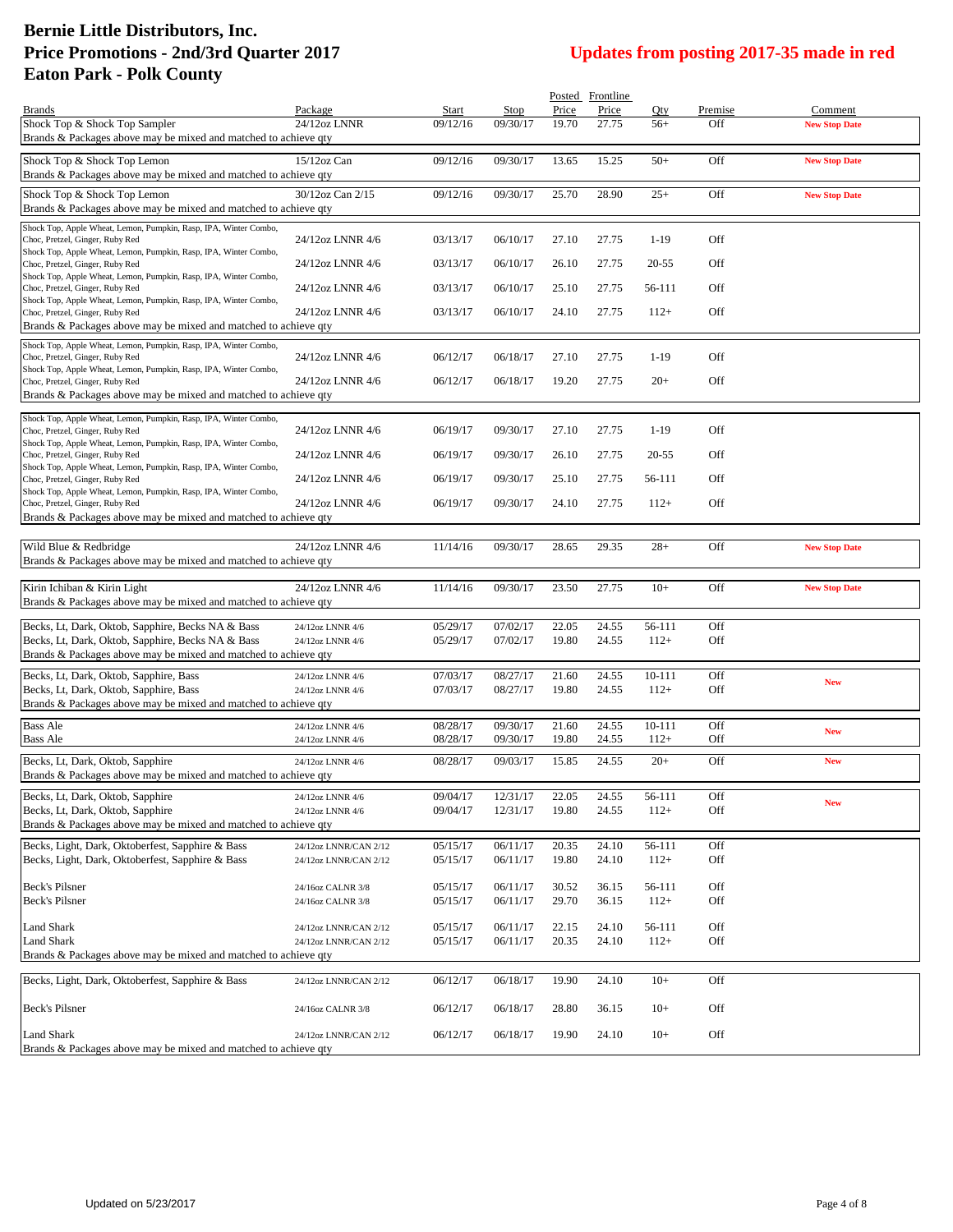| Price<br>Price<br>Qty<br>Premise<br>Comment<br><b>Brands</b><br>Package<br>Start<br>Stop<br>Becks, Light, Dark, Oktoberfest, Sapphire & Bass<br>06/19/17<br>07/09/17<br>20.35<br>24.10<br>56-111<br>Off<br>24/12oz LNNR/CAN 2/12<br>Becks, Light, Dark, Oktoberfest, Sapphire & Bass<br>Off<br>06/19/17<br>07/09/17<br>19.80<br>24.10<br>$112+$<br>24/12oz LNNR/CAN 2/12<br>Beck's Pilsner<br>06/19/17<br>07/09/17<br>56-111<br>Off<br>30.52<br>36.15<br>24/16oz CALNR 3/8<br>Beck's Pilsner<br>29.70<br>$112+$<br>Off<br>06/19/17<br>07/09/17<br>36.15<br>24/16oz CALNR 3/8<br>Land Shark<br>06/19/17<br>07/09/17<br>22.15<br>24.10<br>56-111<br>Off<br>24/12oz LNNR/CAN 2/12<br>Land Shark<br>06/19/17<br>07/09/17<br>20.35<br>24.10<br>$112+$<br>Off<br>24/12oz LNNR/CAN 2/12<br>Brands & Packages above may be mixed and matched to achieve qty<br>Becks, Light, Dark, Oktoberfest, Sapphire & Bass<br>07/10/17<br>07/16/17<br>19.90<br>24.10<br>$10+$<br>Off<br>24/12oz LNNR/CAN 2/12<br>Beck's Pilsner<br>07/10/17<br>07/16/17<br>Off<br><b>New</b><br>28.80<br>36.15<br>$10+$<br>24/16oz CALNR 3/8<br>Land Shark<br>07/10/17<br>07/16/17<br>19.90<br>24.10<br>$10+$<br>Off<br>24/12oz LNNR/CAN 2/12<br>Brands & Packages above may be mixed and matched to achieve qty<br>Becks, Light, Dark, Oktoberfest, Sapphire & Bass<br>07/17/17<br>08/13/17<br>20.35<br>56-111<br>Off<br>24.10<br>24/12oz LNNR/CAN 2/12<br>Becks, Light, Dark, Oktoberfest, Sapphire & Bass<br>19.80<br>24.10<br>$112+$<br>Off<br>07/17/17<br>08/13/17<br>24/12oz LNNR/CAN 2/12<br>Beck's Pilsner<br>07/17/17<br>08/13/17<br>30.52<br>36.15<br>56-111<br>Off<br>24/16oz CALNR 3/8<br><b>New</b><br>Beck's Pilsner<br>Off<br>07/17/17<br>08/13/17<br>29.70<br>36.15<br>$112+$<br>24/16oz CALNR 3/8<br>Land Shark<br>07/17/17<br>08/13/17<br>22.15<br>24.10<br>Off<br>56-111<br>24/12oz LNNR/CAN 2/12<br>Land Shark<br>07/17/17<br>08/13/17<br>20.35<br>$112+$<br>Off<br>24.10<br>24/12oz LNNR/CAN 2/12<br>Brands & Packages above may be mixed and matched to achieve qty<br>19.90<br>24.10<br>Off<br>Becks, Light, Dark, Oktoberfest, Sapphire & Bass<br>08/14/17<br>08/20/17<br>$10+$<br>24/12oz LNNR/CAN 2/12<br><b>New</b><br>Beck's Pilsner<br>$10+$<br>Off<br>08/14/17<br>08/20/17<br>28.80<br>36.15<br>24/16oz CALNR 3/8<br>Land Shark<br>08/14/17<br>08/20/17<br>19.90<br>24.10<br>$10+$<br>Off<br>24/12oz LNNR/CAN 2/12<br>Brands & Packages above may be mixed and matched to achieve qty<br>Becks, Light, Dark, Oktoberfest, Sapphire & Bass<br>Off<br>08/21/17<br>09/10/17<br>20.35<br>24.10<br>56-111<br>24/12oz LNNR/CAN 2/12<br>Becks, Light, Dark, Oktoberfest, Sapphire & Bass<br>08/21/17<br>09/10/17<br>19.80<br>24.10<br>$112+$<br>Off<br>24/12oz LNNR/CAN 2/12<br>Beck's Pilsner<br>08/21/17<br>09/10/17<br>30.52<br>56-111<br>Off<br>36.15<br>24/16oz CALNR 3/8<br><b>New</b><br>Beck's Pilsner<br>08/21/17<br>29.70<br>36.15<br>$112+$<br>Off<br>09/10/17<br>24/16oz CALNR 3/8<br>Land Shark<br>08/21/17<br>09/10/17<br>Off<br>22.15<br>24.10<br>56-111<br>24/12oz LNNR/CAN 2/12<br>Land Shark<br>08/21/17<br>09/10/17<br>20.35<br>24.10<br>$112+$<br>Off<br>24/12oz LNNR/CAN 2/12<br>Brands & Packages above may be mixed and matched to achieve qty<br>Becks, Light, Dark, Oktoberfest, Sapphire & Bass<br>09/17/17<br>19.90<br>24.10<br>$10+$<br>Off<br>09/11/17<br>24/12oz LNNR/CAN 2/12<br>Beck's Pilsner<br><b>New</b><br>$10+$<br>Off<br>09/11/17<br>09/17/17<br>28.80<br>36.15<br>24/16oz CALNR 3/8<br>Off<br><b>Land Shark</b><br>09/11/17<br>09/17/17<br>19.90<br>24.10<br>$10+$<br>24/12oz LNNR/CAN 2/12<br>Brands & Packages above may be mixed and matched to achieve qty<br>Becks, Light, Dark, Oktoberfest, Sapphire & Bass<br>09/18/17<br>10/08/17<br>20.35<br>24.10<br>56-111<br>Off<br>24/12oz LNNR/CAN 2/12<br>Becks, Light, Dark, Oktoberfest, Sapphire & Bass<br>Off<br>09/18/17<br>10/08/17<br>19.80<br>24.10<br>$112+$<br>24/12oz LNNR/CAN 2/12<br><b>Beck's Pilsner</b><br>09/18/17<br>10/08/17<br>30.52<br>36.15<br>56-111<br>Off<br>24/16oz CALNR 3/8<br><b>New</b><br>Beck's Pilsner<br>09/18/17<br>10/08/17<br>29.70<br>$112+$<br>Off<br>36.15<br>24/16oz CALNR 3/8<br>Land Shark<br>Off<br>09/18/17<br>10/08/17<br>24.10<br>24/12oz LNNR/CAN 2/12<br>22.15<br>56-111<br>Land Shark<br>09/18/17<br>10/08/17<br>20.35<br>24.10<br>$112+$<br>Off<br>24/12oz LNNR/CAN 2/12<br>Brands & Packages above may be mixed and matched to achieve qty |  |  |  |  |  |
|----------------------------------------------------------------------------------------------------------------------------------------------------------------------------------------------------------------------------------------------------------------------------------------------------------------------------------------------------------------------------------------------------------------------------------------------------------------------------------------------------------------------------------------------------------------------------------------------------------------------------------------------------------------------------------------------------------------------------------------------------------------------------------------------------------------------------------------------------------------------------------------------------------------------------------------------------------------------------------------------------------------------------------------------------------------------------------------------------------------------------------------------------------------------------------------------------------------------------------------------------------------------------------------------------------------------------------------------------------------------------------------------------------------------------------------------------------------------------------------------------------------------------------------------------------------------------------------------------------------------------------------------------------------------------------------------------------------------------------------------------------------------------------------------------------------------------------------------------------------------------------------------------------------------------------------------------------------------------------------------------------------------------------------------------------------------------------------------------------------------------------------------------------------------------------------------------------------------------------------------------------------------------------------------------------------------------------------------------------------------------------------------------------------------------------------------------------------------------------------------------------------------------------------------------------------------------------------------------------------------------------------------------------------------------------------------------------------------------------------------------------------------------------------------------------------------------------------------------------------------------------------------------------------------------------------------------------------------------------------------------------------------------------------------------------------------------------------------------------------------------------------------------------------------------------------------------------------------------------------------------------------------------------------------------------------------------------------------------------------------------------------------------------------------------------------------------------------------------------------------------------------------------------------------------------------------------------------------------------------------------------------------------------------------------------------------------------------------------------------------------------------------------------------------------------------------------------------------------------------------------------------------------------------------------------------------------------------------------------------------------------------------------------------------------------------------------------------------------------------------------------------------------------------------------------------------------------------------------------------------------------------------------------------------------------------------------------------------------------------------------------------------------------------------------------------------------------------------------|--|--|--|--|--|
|                                                                                                                                                                                                                                                                                                                                                                                                                                                                                                                                                                                                                                                                                                                                                                                                                                                                                                                                                                                                                                                                                                                                                                                                                                                                                                                                                                                                                                                                                                                                                                                                                                                                                                                                                                                                                                                                                                                                                                                                                                                                                                                                                                                                                                                                                                                                                                                                                                                                                                                                                                                                                                                                                                                                                                                                                                                                                                                                                                                                                                                                                                                                                                                                                                                                                                                                                                                                                                                                                                                                                                                                                                                                                                                                                                                                                                                                                                                                                                                                                                                                                                                                                                                                                                                                                                                                                                                                                                                                            |  |  |  |  |  |
|                                                                                                                                                                                                                                                                                                                                                                                                                                                                                                                                                                                                                                                                                                                                                                                                                                                                                                                                                                                                                                                                                                                                                                                                                                                                                                                                                                                                                                                                                                                                                                                                                                                                                                                                                                                                                                                                                                                                                                                                                                                                                                                                                                                                                                                                                                                                                                                                                                                                                                                                                                                                                                                                                                                                                                                                                                                                                                                                                                                                                                                                                                                                                                                                                                                                                                                                                                                                                                                                                                                                                                                                                                                                                                                                                                                                                                                                                                                                                                                                                                                                                                                                                                                                                                                                                                                                                                                                                                                                            |  |  |  |  |  |
|                                                                                                                                                                                                                                                                                                                                                                                                                                                                                                                                                                                                                                                                                                                                                                                                                                                                                                                                                                                                                                                                                                                                                                                                                                                                                                                                                                                                                                                                                                                                                                                                                                                                                                                                                                                                                                                                                                                                                                                                                                                                                                                                                                                                                                                                                                                                                                                                                                                                                                                                                                                                                                                                                                                                                                                                                                                                                                                                                                                                                                                                                                                                                                                                                                                                                                                                                                                                                                                                                                                                                                                                                                                                                                                                                                                                                                                                                                                                                                                                                                                                                                                                                                                                                                                                                                                                                                                                                                                                            |  |  |  |  |  |
|                                                                                                                                                                                                                                                                                                                                                                                                                                                                                                                                                                                                                                                                                                                                                                                                                                                                                                                                                                                                                                                                                                                                                                                                                                                                                                                                                                                                                                                                                                                                                                                                                                                                                                                                                                                                                                                                                                                                                                                                                                                                                                                                                                                                                                                                                                                                                                                                                                                                                                                                                                                                                                                                                                                                                                                                                                                                                                                                                                                                                                                                                                                                                                                                                                                                                                                                                                                                                                                                                                                                                                                                                                                                                                                                                                                                                                                                                                                                                                                                                                                                                                                                                                                                                                                                                                                                                                                                                                                                            |  |  |  |  |  |
|                                                                                                                                                                                                                                                                                                                                                                                                                                                                                                                                                                                                                                                                                                                                                                                                                                                                                                                                                                                                                                                                                                                                                                                                                                                                                                                                                                                                                                                                                                                                                                                                                                                                                                                                                                                                                                                                                                                                                                                                                                                                                                                                                                                                                                                                                                                                                                                                                                                                                                                                                                                                                                                                                                                                                                                                                                                                                                                                                                                                                                                                                                                                                                                                                                                                                                                                                                                                                                                                                                                                                                                                                                                                                                                                                                                                                                                                                                                                                                                                                                                                                                                                                                                                                                                                                                                                                                                                                                                                            |  |  |  |  |  |
|                                                                                                                                                                                                                                                                                                                                                                                                                                                                                                                                                                                                                                                                                                                                                                                                                                                                                                                                                                                                                                                                                                                                                                                                                                                                                                                                                                                                                                                                                                                                                                                                                                                                                                                                                                                                                                                                                                                                                                                                                                                                                                                                                                                                                                                                                                                                                                                                                                                                                                                                                                                                                                                                                                                                                                                                                                                                                                                                                                                                                                                                                                                                                                                                                                                                                                                                                                                                                                                                                                                                                                                                                                                                                                                                                                                                                                                                                                                                                                                                                                                                                                                                                                                                                                                                                                                                                                                                                                                                            |  |  |  |  |  |
|                                                                                                                                                                                                                                                                                                                                                                                                                                                                                                                                                                                                                                                                                                                                                                                                                                                                                                                                                                                                                                                                                                                                                                                                                                                                                                                                                                                                                                                                                                                                                                                                                                                                                                                                                                                                                                                                                                                                                                                                                                                                                                                                                                                                                                                                                                                                                                                                                                                                                                                                                                                                                                                                                                                                                                                                                                                                                                                                                                                                                                                                                                                                                                                                                                                                                                                                                                                                                                                                                                                                                                                                                                                                                                                                                                                                                                                                                                                                                                                                                                                                                                                                                                                                                                                                                                                                                                                                                                                                            |  |  |  |  |  |
|                                                                                                                                                                                                                                                                                                                                                                                                                                                                                                                                                                                                                                                                                                                                                                                                                                                                                                                                                                                                                                                                                                                                                                                                                                                                                                                                                                                                                                                                                                                                                                                                                                                                                                                                                                                                                                                                                                                                                                                                                                                                                                                                                                                                                                                                                                                                                                                                                                                                                                                                                                                                                                                                                                                                                                                                                                                                                                                                                                                                                                                                                                                                                                                                                                                                                                                                                                                                                                                                                                                                                                                                                                                                                                                                                                                                                                                                                                                                                                                                                                                                                                                                                                                                                                                                                                                                                                                                                                                                            |  |  |  |  |  |
|                                                                                                                                                                                                                                                                                                                                                                                                                                                                                                                                                                                                                                                                                                                                                                                                                                                                                                                                                                                                                                                                                                                                                                                                                                                                                                                                                                                                                                                                                                                                                                                                                                                                                                                                                                                                                                                                                                                                                                                                                                                                                                                                                                                                                                                                                                                                                                                                                                                                                                                                                                                                                                                                                                                                                                                                                                                                                                                                                                                                                                                                                                                                                                                                                                                                                                                                                                                                                                                                                                                                                                                                                                                                                                                                                                                                                                                                                                                                                                                                                                                                                                                                                                                                                                                                                                                                                                                                                                                                            |  |  |  |  |  |
|                                                                                                                                                                                                                                                                                                                                                                                                                                                                                                                                                                                                                                                                                                                                                                                                                                                                                                                                                                                                                                                                                                                                                                                                                                                                                                                                                                                                                                                                                                                                                                                                                                                                                                                                                                                                                                                                                                                                                                                                                                                                                                                                                                                                                                                                                                                                                                                                                                                                                                                                                                                                                                                                                                                                                                                                                                                                                                                                                                                                                                                                                                                                                                                                                                                                                                                                                                                                                                                                                                                                                                                                                                                                                                                                                                                                                                                                                                                                                                                                                                                                                                                                                                                                                                                                                                                                                                                                                                                                            |  |  |  |  |  |
|                                                                                                                                                                                                                                                                                                                                                                                                                                                                                                                                                                                                                                                                                                                                                                                                                                                                                                                                                                                                                                                                                                                                                                                                                                                                                                                                                                                                                                                                                                                                                                                                                                                                                                                                                                                                                                                                                                                                                                                                                                                                                                                                                                                                                                                                                                                                                                                                                                                                                                                                                                                                                                                                                                                                                                                                                                                                                                                                                                                                                                                                                                                                                                                                                                                                                                                                                                                                                                                                                                                                                                                                                                                                                                                                                                                                                                                                                                                                                                                                                                                                                                                                                                                                                                                                                                                                                                                                                                                                            |  |  |  |  |  |
|                                                                                                                                                                                                                                                                                                                                                                                                                                                                                                                                                                                                                                                                                                                                                                                                                                                                                                                                                                                                                                                                                                                                                                                                                                                                                                                                                                                                                                                                                                                                                                                                                                                                                                                                                                                                                                                                                                                                                                                                                                                                                                                                                                                                                                                                                                                                                                                                                                                                                                                                                                                                                                                                                                                                                                                                                                                                                                                                                                                                                                                                                                                                                                                                                                                                                                                                                                                                                                                                                                                                                                                                                                                                                                                                                                                                                                                                                                                                                                                                                                                                                                                                                                                                                                                                                                                                                                                                                                                                            |  |  |  |  |  |
|                                                                                                                                                                                                                                                                                                                                                                                                                                                                                                                                                                                                                                                                                                                                                                                                                                                                                                                                                                                                                                                                                                                                                                                                                                                                                                                                                                                                                                                                                                                                                                                                                                                                                                                                                                                                                                                                                                                                                                                                                                                                                                                                                                                                                                                                                                                                                                                                                                                                                                                                                                                                                                                                                                                                                                                                                                                                                                                                                                                                                                                                                                                                                                                                                                                                                                                                                                                                                                                                                                                                                                                                                                                                                                                                                                                                                                                                                                                                                                                                                                                                                                                                                                                                                                                                                                                                                                                                                                                                            |  |  |  |  |  |
|                                                                                                                                                                                                                                                                                                                                                                                                                                                                                                                                                                                                                                                                                                                                                                                                                                                                                                                                                                                                                                                                                                                                                                                                                                                                                                                                                                                                                                                                                                                                                                                                                                                                                                                                                                                                                                                                                                                                                                                                                                                                                                                                                                                                                                                                                                                                                                                                                                                                                                                                                                                                                                                                                                                                                                                                                                                                                                                                                                                                                                                                                                                                                                                                                                                                                                                                                                                                                                                                                                                                                                                                                                                                                                                                                                                                                                                                                                                                                                                                                                                                                                                                                                                                                                                                                                                                                                                                                                                                            |  |  |  |  |  |
|                                                                                                                                                                                                                                                                                                                                                                                                                                                                                                                                                                                                                                                                                                                                                                                                                                                                                                                                                                                                                                                                                                                                                                                                                                                                                                                                                                                                                                                                                                                                                                                                                                                                                                                                                                                                                                                                                                                                                                                                                                                                                                                                                                                                                                                                                                                                                                                                                                                                                                                                                                                                                                                                                                                                                                                                                                                                                                                                                                                                                                                                                                                                                                                                                                                                                                                                                                                                                                                                                                                                                                                                                                                                                                                                                                                                                                                                                                                                                                                                                                                                                                                                                                                                                                                                                                                                                                                                                                                                            |  |  |  |  |  |
|                                                                                                                                                                                                                                                                                                                                                                                                                                                                                                                                                                                                                                                                                                                                                                                                                                                                                                                                                                                                                                                                                                                                                                                                                                                                                                                                                                                                                                                                                                                                                                                                                                                                                                                                                                                                                                                                                                                                                                                                                                                                                                                                                                                                                                                                                                                                                                                                                                                                                                                                                                                                                                                                                                                                                                                                                                                                                                                                                                                                                                                                                                                                                                                                                                                                                                                                                                                                                                                                                                                                                                                                                                                                                                                                                                                                                                                                                                                                                                                                                                                                                                                                                                                                                                                                                                                                                                                                                                                                            |  |  |  |  |  |
|                                                                                                                                                                                                                                                                                                                                                                                                                                                                                                                                                                                                                                                                                                                                                                                                                                                                                                                                                                                                                                                                                                                                                                                                                                                                                                                                                                                                                                                                                                                                                                                                                                                                                                                                                                                                                                                                                                                                                                                                                                                                                                                                                                                                                                                                                                                                                                                                                                                                                                                                                                                                                                                                                                                                                                                                                                                                                                                                                                                                                                                                                                                                                                                                                                                                                                                                                                                                                                                                                                                                                                                                                                                                                                                                                                                                                                                                                                                                                                                                                                                                                                                                                                                                                                                                                                                                                                                                                                                                            |  |  |  |  |  |
|                                                                                                                                                                                                                                                                                                                                                                                                                                                                                                                                                                                                                                                                                                                                                                                                                                                                                                                                                                                                                                                                                                                                                                                                                                                                                                                                                                                                                                                                                                                                                                                                                                                                                                                                                                                                                                                                                                                                                                                                                                                                                                                                                                                                                                                                                                                                                                                                                                                                                                                                                                                                                                                                                                                                                                                                                                                                                                                                                                                                                                                                                                                                                                                                                                                                                                                                                                                                                                                                                                                                                                                                                                                                                                                                                                                                                                                                                                                                                                                                                                                                                                                                                                                                                                                                                                                                                                                                                                                                            |  |  |  |  |  |
|                                                                                                                                                                                                                                                                                                                                                                                                                                                                                                                                                                                                                                                                                                                                                                                                                                                                                                                                                                                                                                                                                                                                                                                                                                                                                                                                                                                                                                                                                                                                                                                                                                                                                                                                                                                                                                                                                                                                                                                                                                                                                                                                                                                                                                                                                                                                                                                                                                                                                                                                                                                                                                                                                                                                                                                                                                                                                                                                                                                                                                                                                                                                                                                                                                                                                                                                                                                                                                                                                                                                                                                                                                                                                                                                                                                                                                                                                                                                                                                                                                                                                                                                                                                                                                                                                                                                                                                                                                                                            |  |  |  |  |  |
|                                                                                                                                                                                                                                                                                                                                                                                                                                                                                                                                                                                                                                                                                                                                                                                                                                                                                                                                                                                                                                                                                                                                                                                                                                                                                                                                                                                                                                                                                                                                                                                                                                                                                                                                                                                                                                                                                                                                                                                                                                                                                                                                                                                                                                                                                                                                                                                                                                                                                                                                                                                                                                                                                                                                                                                                                                                                                                                                                                                                                                                                                                                                                                                                                                                                                                                                                                                                                                                                                                                                                                                                                                                                                                                                                                                                                                                                                                                                                                                                                                                                                                                                                                                                                                                                                                                                                                                                                                                                            |  |  |  |  |  |
|                                                                                                                                                                                                                                                                                                                                                                                                                                                                                                                                                                                                                                                                                                                                                                                                                                                                                                                                                                                                                                                                                                                                                                                                                                                                                                                                                                                                                                                                                                                                                                                                                                                                                                                                                                                                                                                                                                                                                                                                                                                                                                                                                                                                                                                                                                                                                                                                                                                                                                                                                                                                                                                                                                                                                                                                                                                                                                                                                                                                                                                                                                                                                                                                                                                                                                                                                                                                                                                                                                                                                                                                                                                                                                                                                                                                                                                                                                                                                                                                                                                                                                                                                                                                                                                                                                                                                                                                                                                                            |  |  |  |  |  |
|                                                                                                                                                                                                                                                                                                                                                                                                                                                                                                                                                                                                                                                                                                                                                                                                                                                                                                                                                                                                                                                                                                                                                                                                                                                                                                                                                                                                                                                                                                                                                                                                                                                                                                                                                                                                                                                                                                                                                                                                                                                                                                                                                                                                                                                                                                                                                                                                                                                                                                                                                                                                                                                                                                                                                                                                                                                                                                                                                                                                                                                                                                                                                                                                                                                                                                                                                                                                                                                                                                                                                                                                                                                                                                                                                                                                                                                                                                                                                                                                                                                                                                                                                                                                                                                                                                                                                                                                                                                                            |  |  |  |  |  |
|                                                                                                                                                                                                                                                                                                                                                                                                                                                                                                                                                                                                                                                                                                                                                                                                                                                                                                                                                                                                                                                                                                                                                                                                                                                                                                                                                                                                                                                                                                                                                                                                                                                                                                                                                                                                                                                                                                                                                                                                                                                                                                                                                                                                                                                                                                                                                                                                                                                                                                                                                                                                                                                                                                                                                                                                                                                                                                                                                                                                                                                                                                                                                                                                                                                                                                                                                                                                                                                                                                                                                                                                                                                                                                                                                                                                                                                                                                                                                                                                                                                                                                                                                                                                                                                                                                                                                                                                                                                                            |  |  |  |  |  |
|                                                                                                                                                                                                                                                                                                                                                                                                                                                                                                                                                                                                                                                                                                                                                                                                                                                                                                                                                                                                                                                                                                                                                                                                                                                                                                                                                                                                                                                                                                                                                                                                                                                                                                                                                                                                                                                                                                                                                                                                                                                                                                                                                                                                                                                                                                                                                                                                                                                                                                                                                                                                                                                                                                                                                                                                                                                                                                                                                                                                                                                                                                                                                                                                                                                                                                                                                                                                                                                                                                                                                                                                                                                                                                                                                                                                                                                                                                                                                                                                                                                                                                                                                                                                                                                                                                                                                                                                                                                                            |  |  |  |  |  |
|                                                                                                                                                                                                                                                                                                                                                                                                                                                                                                                                                                                                                                                                                                                                                                                                                                                                                                                                                                                                                                                                                                                                                                                                                                                                                                                                                                                                                                                                                                                                                                                                                                                                                                                                                                                                                                                                                                                                                                                                                                                                                                                                                                                                                                                                                                                                                                                                                                                                                                                                                                                                                                                                                                                                                                                                                                                                                                                                                                                                                                                                                                                                                                                                                                                                                                                                                                                                                                                                                                                                                                                                                                                                                                                                                                                                                                                                                                                                                                                                                                                                                                                                                                                                                                                                                                                                                                                                                                                                            |  |  |  |  |  |
|                                                                                                                                                                                                                                                                                                                                                                                                                                                                                                                                                                                                                                                                                                                                                                                                                                                                                                                                                                                                                                                                                                                                                                                                                                                                                                                                                                                                                                                                                                                                                                                                                                                                                                                                                                                                                                                                                                                                                                                                                                                                                                                                                                                                                                                                                                                                                                                                                                                                                                                                                                                                                                                                                                                                                                                                                                                                                                                                                                                                                                                                                                                                                                                                                                                                                                                                                                                                                                                                                                                                                                                                                                                                                                                                                                                                                                                                                                                                                                                                                                                                                                                                                                                                                                                                                                                                                                                                                                                                            |  |  |  |  |  |
|                                                                                                                                                                                                                                                                                                                                                                                                                                                                                                                                                                                                                                                                                                                                                                                                                                                                                                                                                                                                                                                                                                                                                                                                                                                                                                                                                                                                                                                                                                                                                                                                                                                                                                                                                                                                                                                                                                                                                                                                                                                                                                                                                                                                                                                                                                                                                                                                                                                                                                                                                                                                                                                                                                                                                                                                                                                                                                                                                                                                                                                                                                                                                                                                                                                                                                                                                                                                                                                                                                                                                                                                                                                                                                                                                                                                                                                                                                                                                                                                                                                                                                                                                                                                                                                                                                                                                                                                                                                                            |  |  |  |  |  |
|                                                                                                                                                                                                                                                                                                                                                                                                                                                                                                                                                                                                                                                                                                                                                                                                                                                                                                                                                                                                                                                                                                                                                                                                                                                                                                                                                                                                                                                                                                                                                                                                                                                                                                                                                                                                                                                                                                                                                                                                                                                                                                                                                                                                                                                                                                                                                                                                                                                                                                                                                                                                                                                                                                                                                                                                                                                                                                                                                                                                                                                                                                                                                                                                                                                                                                                                                                                                                                                                                                                                                                                                                                                                                                                                                                                                                                                                                                                                                                                                                                                                                                                                                                                                                                                                                                                                                                                                                                                                            |  |  |  |  |  |
|                                                                                                                                                                                                                                                                                                                                                                                                                                                                                                                                                                                                                                                                                                                                                                                                                                                                                                                                                                                                                                                                                                                                                                                                                                                                                                                                                                                                                                                                                                                                                                                                                                                                                                                                                                                                                                                                                                                                                                                                                                                                                                                                                                                                                                                                                                                                                                                                                                                                                                                                                                                                                                                                                                                                                                                                                                                                                                                                                                                                                                                                                                                                                                                                                                                                                                                                                                                                                                                                                                                                                                                                                                                                                                                                                                                                                                                                                                                                                                                                                                                                                                                                                                                                                                                                                                                                                                                                                                                                            |  |  |  |  |  |
|                                                                                                                                                                                                                                                                                                                                                                                                                                                                                                                                                                                                                                                                                                                                                                                                                                                                                                                                                                                                                                                                                                                                                                                                                                                                                                                                                                                                                                                                                                                                                                                                                                                                                                                                                                                                                                                                                                                                                                                                                                                                                                                                                                                                                                                                                                                                                                                                                                                                                                                                                                                                                                                                                                                                                                                                                                                                                                                                                                                                                                                                                                                                                                                                                                                                                                                                                                                                                                                                                                                                                                                                                                                                                                                                                                                                                                                                                                                                                                                                                                                                                                                                                                                                                                                                                                                                                                                                                                                                            |  |  |  |  |  |
|                                                                                                                                                                                                                                                                                                                                                                                                                                                                                                                                                                                                                                                                                                                                                                                                                                                                                                                                                                                                                                                                                                                                                                                                                                                                                                                                                                                                                                                                                                                                                                                                                                                                                                                                                                                                                                                                                                                                                                                                                                                                                                                                                                                                                                                                                                                                                                                                                                                                                                                                                                                                                                                                                                                                                                                                                                                                                                                                                                                                                                                                                                                                                                                                                                                                                                                                                                                                                                                                                                                                                                                                                                                                                                                                                                                                                                                                                                                                                                                                                                                                                                                                                                                                                                                                                                                                                                                                                                                                            |  |  |  |  |  |
|                                                                                                                                                                                                                                                                                                                                                                                                                                                                                                                                                                                                                                                                                                                                                                                                                                                                                                                                                                                                                                                                                                                                                                                                                                                                                                                                                                                                                                                                                                                                                                                                                                                                                                                                                                                                                                                                                                                                                                                                                                                                                                                                                                                                                                                                                                                                                                                                                                                                                                                                                                                                                                                                                                                                                                                                                                                                                                                                                                                                                                                                                                                                                                                                                                                                                                                                                                                                                                                                                                                                                                                                                                                                                                                                                                                                                                                                                                                                                                                                                                                                                                                                                                                                                                                                                                                                                                                                                                                                            |  |  |  |  |  |
|                                                                                                                                                                                                                                                                                                                                                                                                                                                                                                                                                                                                                                                                                                                                                                                                                                                                                                                                                                                                                                                                                                                                                                                                                                                                                                                                                                                                                                                                                                                                                                                                                                                                                                                                                                                                                                                                                                                                                                                                                                                                                                                                                                                                                                                                                                                                                                                                                                                                                                                                                                                                                                                                                                                                                                                                                                                                                                                                                                                                                                                                                                                                                                                                                                                                                                                                                                                                                                                                                                                                                                                                                                                                                                                                                                                                                                                                                                                                                                                                                                                                                                                                                                                                                                                                                                                                                                                                                                                                            |  |  |  |  |  |
|                                                                                                                                                                                                                                                                                                                                                                                                                                                                                                                                                                                                                                                                                                                                                                                                                                                                                                                                                                                                                                                                                                                                                                                                                                                                                                                                                                                                                                                                                                                                                                                                                                                                                                                                                                                                                                                                                                                                                                                                                                                                                                                                                                                                                                                                                                                                                                                                                                                                                                                                                                                                                                                                                                                                                                                                                                                                                                                                                                                                                                                                                                                                                                                                                                                                                                                                                                                                                                                                                                                                                                                                                                                                                                                                                                                                                                                                                                                                                                                                                                                                                                                                                                                                                                                                                                                                                                                                                                                                            |  |  |  |  |  |
|                                                                                                                                                                                                                                                                                                                                                                                                                                                                                                                                                                                                                                                                                                                                                                                                                                                                                                                                                                                                                                                                                                                                                                                                                                                                                                                                                                                                                                                                                                                                                                                                                                                                                                                                                                                                                                                                                                                                                                                                                                                                                                                                                                                                                                                                                                                                                                                                                                                                                                                                                                                                                                                                                                                                                                                                                                                                                                                                                                                                                                                                                                                                                                                                                                                                                                                                                                                                                                                                                                                                                                                                                                                                                                                                                                                                                                                                                                                                                                                                                                                                                                                                                                                                                                                                                                                                                                                                                                                                            |  |  |  |  |  |
|                                                                                                                                                                                                                                                                                                                                                                                                                                                                                                                                                                                                                                                                                                                                                                                                                                                                                                                                                                                                                                                                                                                                                                                                                                                                                                                                                                                                                                                                                                                                                                                                                                                                                                                                                                                                                                                                                                                                                                                                                                                                                                                                                                                                                                                                                                                                                                                                                                                                                                                                                                                                                                                                                                                                                                                                                                                                                                                                                                                                                                                                                                                                                                                                                                                                                                                                                                                                                                                                                                                                                                                                                                                                                                                                                                                                                                                                                                                                                                                                                                                                                                                                                                                                                                                                                                                                                                                                                                                                            |  |  |  |  |  |
|                                                                                                                                                                                                                                                                                                                                                                                                                                                                                                                                                                                                                                                                                                                                                                                                                                                                                                                                                                                                                                                                                                                                                                                                                                                                                                                                                                                                                                                                                                                                                                                                                                                                                                                                                                                                                                                                                                                                                                                                                                                                                                                                                                                                                                                                                                                                                                                                                                                                                                                                                                                                                                                                                                                                                                                                                                                                                                                                                                                                                                                                                                                                                                                                                                                                                                                                                                                                                                                                                                                                                                                                                                                                                                                                                                                                                                                                                                                                                                                                                                                                                                                                                                                                                                                                                                                                                                                                                                                                            |  |  |  |  |  |
|                                                                                                                                                                                                                                                                                                                                                                                                                                                                                                                                                                                                                                                                                                                                                                                                                                                                                                                                                                                                                                                                                                                                                                                                                                                                                                                                                                                                                                                                                                                                                                                                                                                                                                                                                                                                                                                                                                                                                                                                                                                                                                                                                                                                                                                                                                                                                                                                                                                                                                                                                                                                                                                                                                                                                                                                                                                                                                                                                                                                                                                                                                                                                                                                                                                                                                                                                                                                                                                                                                                                                                                                                                                                                                                                                                                                                                                                                                                                                                                                                                                                                                                                                                                                                                                                                                                                                                                                                                                                            |  |  |  |  |  |
|                                                                                                                                                                                                                                                                                                                                                                                                                                                                                                                                                                                                                                                                                                                                                                                                                                                                                                                                                                                                                                                                                                                                                                                                                                                                                                                                                                                                                                                                                                                                                                                                                                                                                                                                                                                                                                                                                                                                                                                                                                                                                                                                                                                                                                                                                                                                                                                                                                                                                                                                                                                                                                                                                                                                                                                                                                                                                                                                                                                                                                                                                                                                                                                                                                                                                                                                                                                                                                                                                                                                                                                                                                                                                                                                                                                                                                                                                                                                                                                                                                                                                                                                                                                                                                                                                                                                                                                                                                                                            |  |  |  |  |  |
|                                                                                                                                                                                                                                                                                                                                                                                                                                                                                                                                                                                                                                                                                                                                                                                                                                                                                                                                                                                                                                                                                                                                                                                                                                                                                                                                                                                                                                                                                                                                                                                                                                                                                                                                                                                                                                                                                                                                                                                                                                                                                                                                                                                                                                                                                                                                                                                                                                                                                                                                                                                                                                                                                                                                                                                                                                                                                                                                                                                                                                                                                                                                                                                                                                                                                                                                                                                                                                                                                                                                                                                                                                                                                                                                                                                                                                                                                                                                                                                                                                                                                                                                                                                                                                                                                                                                                                                                                                                                            |  |  |  |  |  |
|                                                                                                                                                                                                                                                                                                                                                                                                                                                                                                                                                                                                                                                                                                                                                                                                                                                                                                                                                                                                                                                                                                                                                                                                                                                                                                                                                                                                                                                                                                                                                                                                                                                                                                                                                                                                                                                                                                                                                                                                                                                                                                                                                                                                                                                                                                                                                                                                                                                                                                                                                                                                                                                                                                                                                                                                                                                                                                                                                                                                                                                                                                                                                                                                                                                                                                                                                                                                                                                                                                                                                                                                                                                                                                                                                                                                                                                                                                                                                                                                                                                                                                                                                                                                                                                                                                                                                                                                                                                                            |  |  |  |  |  |
|                                                                                                                                                                                                                                                                                                                                                                                                                                                                                                                                                                                                                                                                                                                                                                                                                                                                                                                                                                                                                                                                                                                                                                                                                                                                                                                                                                                                                                                                                                                                                                                                                                                                                                                                                                                                                                                                                                                                                                                                                                                                                                                                                                                                                                                                                                                                                                                                                                                                                                                                                                                                                                                                                                                                                                                                                                                                                                                                                                                                                                                                                                                                                                                                                                                                                                                                                                                                                                                                                                                                                                                                                                                                                                                                                                                                                                                                                                                                                                                                                                                                                                                                                                                                                                                                                                                                                                                                                                                                            |  |  |  |  |  |
|                                                                                                                                                                                                                                                                                                                                                                                                                                                                                                                                                                                                                                                                                                                                                                                                                                                                                                                                                                                                                                                                                                                                                                                                                                                                                                                                                                                                                                                                                                                                                                                                                                                                                                                                                                                                                                                                                                                                                                                                                                                                                                                                                                                                                                                                                                                                                                                                                                                                                                                                                                                                                                                                                                                                                                                                                                                                                                                                                                                                                                                                                                                                                                                                                                                                                                                                                                                                                                                                                                                                                                                                                                                                                                                                                                                                                                                                                                                                                                                                                                                                                                                                                                                                                                                                                                                                                                                                                                                                            |  |  |  |  |  |
|                                                                                                                                                                                                                                                                                                                                                                                                                                                                                                                                                                                                                                                                                                                                                                                                                                                                                                                                                                                                                                                                                                                                                                                                                                                                                                                                                                                                                                                                                                                                                                                                                                                                                                                                                                                                                                                                                                                                                                                                                                                                                                                                                                                                                                                                                                                                                                                                                                                                                                                                                                                                                                                                                                                                                                                                                                                                                                                                                                                                                                                                                                                                                                                                                                                                                                                                                                                                                                                                                                                                                                                                                                                                                                                                                                                                                                                                                                                                                                                                                                                                                                                                                                                                                                                                                                                                                                                                                                                                            |  |  |  |  |  |
|                                                                                                                                                                                                                                                                                                                                                                                                                                                                                                                                                                                                                                                                                                                                                                                                                                                                                                                                                                                                                                                                                                                                                                                                                                                                                                                                                                                                                                                                                                                                                                                                                                                                                                                                                                                                                                                                                                                                                                                                                                                                                                                                                                                                                                                                                                                                                                                                                                                                                                                                                                                                                                                                                                                                                                                                                                                                                                                                                                                                                                                                                                                                                                                                                                                                                                                                                                                                                                                                                                                                                                                                                                                                                                                                                                                                                                                                                                                                                                                                                                                                                                                                                                                                                                                                                                                                                                                                                                                                            |  |  |  |  |  |
|                                                                                                                                                                                                                                                                                                                                                                                                                                                                                                                                                                                                                                                                                                                                                                                                                                                                                                                                                                                                                                                                                                                                                                                                                                                                                                                                                                                                                                                                                                                                                                                                                                                                                                                                                                                                                                                                                                                                                                                                                                                                                                                                                                                                                                                                                                                                                                                                                                                                                                                                                                                                                                                                                                                                                                                                                                                                                                                                                                                                                                                                                                                                                                                                                                                                                                                                                                                                                                                                                                                                                                                                                                                                                                                                                                                                                                                                                                                                                                                                                                                                                                                                                                                                                                                                                                                                                                                                                                                                            |  |  |  |  |  |
|                                                                                                                                                                                                                                                                                                                                                                                                                                                                                                                                                                                                                                                                                                                                                                                                                                                                                                                                                                                                                                                                                                                                                                                                                                                                                                                                                                                                                                                                                                                                                                                                                                                                                                                                                                                                                                                                                                                                                                                                                                                                                                                                                                                                                                                                                                                                                                                                                                                                                                                                                                                                                                                                                                                                                                                                                                                                                                                                                                                                                                                                                                                                                                                                                                                                                                                                                                                                                                                                                                                                                                                                                                                                                                                                                                                                                                                                                                                                                                                                                                                                                                                                                                                                                                                                                                                                                                                                                                                                            |  |  |  |  |  |
|                                                                                                                                                                                                                                                                                                                                                                                                                                                                                                                                                                                                                                                                                                                                                                                                                                                                                                                                                                                                                                                                                                                                                                                                                                                                                                                                                                                                                                                                                                                                                                                                                                                                                                                                                                                                                                                                                                                                                                                                                                                                                                                                                                                                                                                                                                                                                                                                                                                                                                                                                                                                                                                                                                                                                                                                                                                                                                                                                                                                                                                                                                                                                                                                                                                                                                                                                                                                                                                                                                                                                                                                                                                                                                                                                                                                                                                                                                                                                                                                                                                                                                                                                                                                                                                                                                                                                                                                                                                                            |  |  |  |  |  |
|                                                                                                                                                                                                                                                                                                                                                                                                                                                                                                                                                                                                                                                                                                                                                                                                                                                                                                                                                                                                                                                                                                                                                                                                                                                                                                                                                                                                                                                                                                                                                                                                                                                                                                                                                                                                                                                                                                                                                                                                                                                                                                                                                                                                                                                                                                                                                                                                                                                                                                                                                                                                                                                                                                                                                                                                                                                                                                                                                                                                                                                                                                                                                                                                                                                                                                                                                                                                                                                                                                                                                                                                                                                                                                                                                                                                                                                                                                                                                                                                                                                                                                                                                                                                                                                                                                                                                                                                                                                                            |  |  |  |  |  |
|                                                                                                                                                                                                                                                                                                                                                                                                                                                                                                                                                                                                                                                                                                                                                                                                                                                                                                                                                                                                                                                                                                                                                                                                                                                                                                                                                                                                                                                                                                                                                                                                                                                                                                                                                                                                                                                                                                                                                                                                                                                                                                                                                                                                                                                                                                                                                                                                                                                                                                                                                                                                                                                                                                                                                                                                                                                                                                                                                                                                                                                                                                                                                                                                                                                                                                                                                                                                                                                                                                                                                                                                                                                                                                                                                                                                                                                                                                                                                                                                                                                                                                                                                                                                                                                                                                                                                                                                                                                                            |  |  |  |  |  |
|                                                                                                                                                                                                                                                                                                                                                                                                                                                                                                                                                                                                                                                                                                                                                                                                                                                                                                                                                                                                                                                                                                                                                                                                                                                                                                                                                                                                                                                                                                                                                                                                                                                                                                                                                                                                                                                                                                                                                                                                                                                                                                                                                                                                                                                                                                                                                                                                                                                                                                                                                                                                                                                                                                                                                                                                                                                                                                                                                                                                                                                                                                                                                                                                                                                                                                                                                                                                                                                                                                                                                                                                                                                                                                                                                                                                                                                                                                                                                                                                                                                                                                                                                                                                                                                                                                                                                                                                                                                                            |  |  |  |  |  |
|                                                                                                                                                                                                                                                                                                                                                                                                                                                                                                                                                                                                                                                                                                                                                                                                                                                                                                                                                                                                                                                                                                                                                                                                                                                                                                                                                                                                                                                                                                                                                                                                                                                                                                                                                                                                                                                                                                                                                                                                                                                                                                                                                                                                                                                                                                                                                                                                                                                                                                                                                                                                                                                                                                                                                                                                                                                                                                                                                                                                                                                                                                                                                                                                                                                                                                                                                                                                                                                                                                                                                                                                                                                                                                                                                                                                                                                                                                                                                                                                                                                                                                                                                                                                                                                                                                                                                                                                                                                                            |  |  |  |  |  |
|                                                                                                                                                                                                                                                                                                                                                                                                                                                                                                                                                                                                                                                                                                                                                                                                                                                                                                                                                                                                                                                                                                                                                                                                                                                                                                                                                                                                                                                                                                                                                                                                                                                                                                                                                                                                                                                                                                                                                                                                                                                                                                                                                                                                                                                                                                                                                                                                                                                                                                                                                                                                                                                                                                                                                                                                                                                                                                                                                                                                                                                                                                                                                                                                                                                                                                                                                                                                                                                                                                                                                                                                                                                                                                                                                                                                                                                                                                                                                                                                                                                                                                                                                                                                                                                                                                                                                                                                                                                                            |  |  |  |  |  |
|                                                                                                                                                                                                                                                                                                                                                                                                                                                                                                                                                                                                                                                                                                                                                                                                                                                                                                                                                                                                                                                                                                                                                                                                                                                                                                                                                                                                                                                                                                                                                                                                                                                                                                                                                                                                                                                                                                                                                                                                                                                                                                                                                                                                                                                                                                                                                                                                                                                                                                                                                                                                                                                                                                                                                                                                                                                                                                                                                                                                                                                                                                                                                                                                                                                                                                                                                                                                                                                                                                                                                                                                                                                                                                                                                                                                                                                                                                                                                                                                                                                                                                                                                                                                                                                                                                                                                                                                                                                                            |  |  |  |  |  |
|                                                                                                                                                                                                                                                                                                                                                                                                                                                                                                                                                                                                                                                                                                                                                                                                                                                                                                                                                                                                                                                                                                                                                                                                                                                                                                                                                                                                                                                                                                                                                                                                                                                                                                                                                                                                                                                                                                                                                                                                                                                                                                                                                                                                                                                                                                                                                                                                                                                                                                                                                                                                                                                                                                                                                                                                                                                                                                                                                                                                                                                                                                                                                                                                                                                                                                                                                                                                                                                                                                                                                                                                                                                                                                                                                                                                                                                                                                                                                                                                                                                                                                                                                                                                                                                                                                                                                                                                                                                                            |  |  |  |  |  |
|                                                                                                                                                                                                                                                                                                                                                                                                                                                                                                                                                                                                                                                                                                                                                                                                                                                                                                                                                                                                                                                                                                                                                                                                                                                                                                                                                                                                                                                                                                                                                                                                                                                                                                                                                                                                                                                                                                                                                                                                                                                                                                                                                                                                                                                                                                                                                                                                                                                                                                                                                                                                                                                                                                                                                                                                                                                                                                                                                                                                                                                                                                                                                                                                                                                                                                                                                                                                                                                                                                                                                                                                                                                                                                                                                                                                                                                                                                                                                                                                                                                                                                                                                                                                                                                                                                                                                                                                                                                                            |  |  |  |  |  |
|                                                                                                                                                                                                                                                                                                                                                                                                                                                                                                                                                                                                                                                                                                                                                                                                                                                                                                                                                                                                                                                                                                                                                                                                                                                                                                                                                                                                                                                                                                                                                                                                                                                                                                                                                                                                                                                                                                                                                                                                                                                                                                                                                                                                                                                                                                                                                                                                                                                                                                                                                                                                                                                                                                                                                                                                                                                                                                                                                                                                                                                                                                                                                                                                                                                                                                                                                                                                                                                                                                                                                                                                                                                                                                                                                                                                                                                                                                                                                                                                                                                                                                                                                                                                                                                                                                                                                                                                                                                                            |  |  |  |  |  |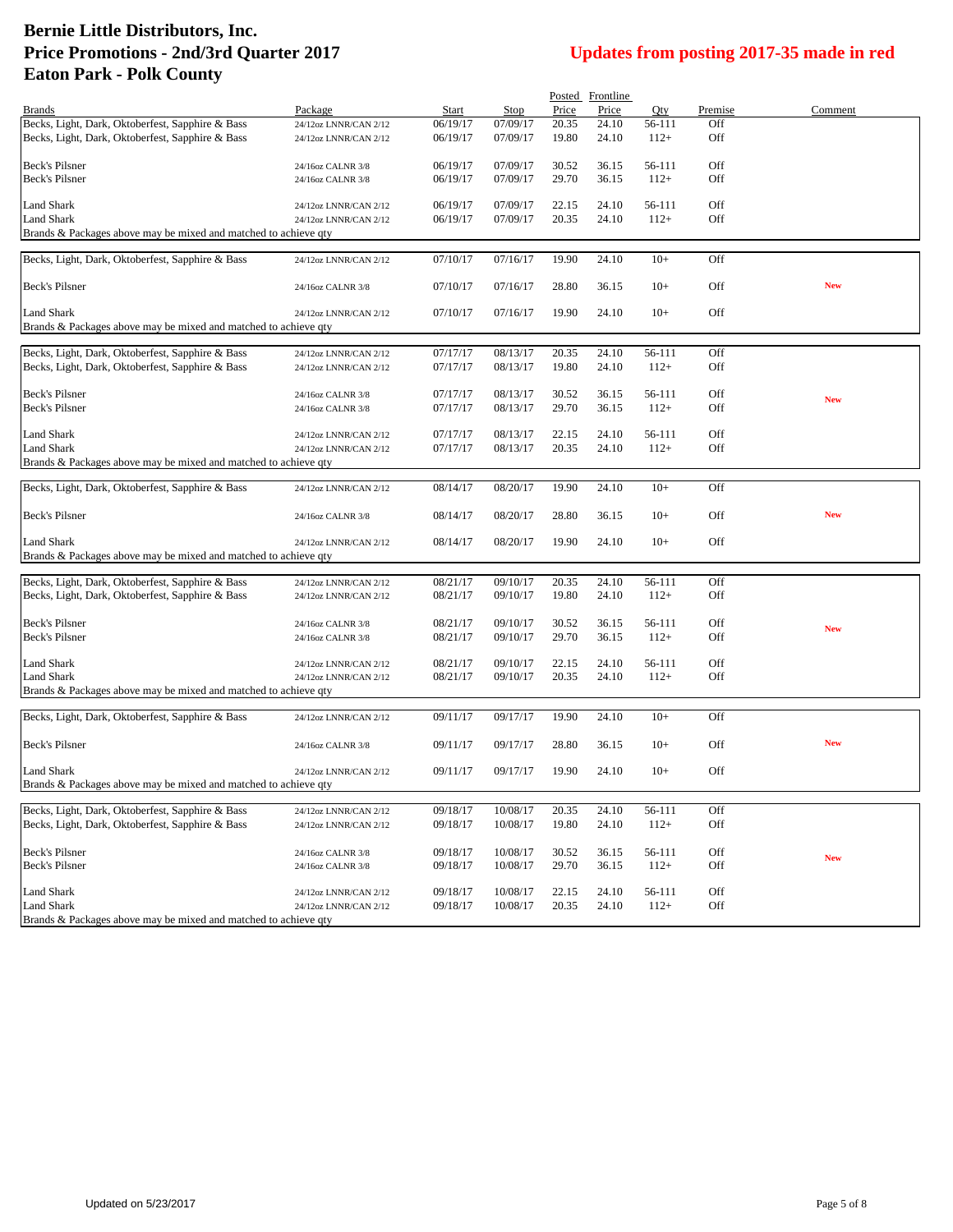|                                                                                                                                                  |                                  |                      |                      |                | Posted Frontline |                |            |                      |
|--------------------------------------------------------------------------------------------------------------------------------------------------|----------------------------------|----------------------|----------------------|----------------|------------------|----------------|------------|----------------------|
| <b>Brands</b><br>Beck's, Sapphire, Black Crown, BL Lime, Platinum,                                                                               | Package                          | Start                | <b>Stop</b>          | Price          | Price            | Qty            | Premise    | Comment              |
| Michelob Ultra & Landshark<br>Beck's, Sapphire, Black Crown, BL Lime, Platinum,                                                                  | 24/16oz CAN 6/4                  | 02/06/17             | 09/30/17             | 25.75          | 28.00            | $1-2$          | Off        |                      |
| Michelob Ultra & Landshark                                                                                                                       | 24/16oz CAN 6/4                  | 02/06/17             | 09/30/17             | 24.90          | 28.00            | $3+$           | Off        |                      |
| Shock Top, Apple, Lemon, Pumpkin, Shockolate &                                                                                                   |                                  |                      |                      |                |                  |                |            |                      |
| <b>Twisted Pretzel</b>                                                                                                                           | 24/16oz CAN 6/4                  | 02/06/17             | 09/30/17             | 29.80          | 33.50            | $1-2$          | Off        |                      |
| Shock Top, Apple, Lemon, Pumpkin, Shockolate &<br><b>Twisted Pretzel</b>                                                                         | 24/16oz CAN 6/4                  | 02/06/17             | 09/30/17             | 24.90          | 33.50            | $3+$           | Off        | <b>New Stop Date</b> |
|                                                                                                                                                  | 24/16oz CAN 6/4                  | 02/06/17             | 09/30/17             | 29.80          |                  | $1-2$          | Off        |                      |
| Goose 312, IPA, Green Line & Four Star Pilsner<br>Goose 312, IPA, Green Line & Four Star Pilsner                                                 | 24/16oz CAN 6/4                  | 02/06/17             | 09/30/17             | 24.90          | 31.95<br>31.95   | $3+$           | Off        |                      |
| Bud Chelada, Bud Lt Chelada                                                                                                                      | 24/16oz Can 6/4                  | 02/06/17             | 09/30/17             | 29.80          | 33.50            | $1+$           | Off        |                      |
| Rita Splash (Lime, Strawberry & Pineapple)                                                                                                       | 24/16oz CAN 4/6                  | 02/06/17             | 09/30/17             | 29.80          | 37.50            | $1+$           | Off        |                      |
| BL Lime Rita Family & Oculto<br>Brands & Packages above may be mixed and matched to achieve qty                                                  | 24/16oz CAN 6/4                  | 02/06/17             | 09/30/17             | 29.80          | 37.50            | $1+$           | Off        |                      |
|                                                                                                                                                  |                                  |                      |                      |                |                  |                |            |                      |
| BP Blueberry, Oktoberfest, Pumpkin, Summer, Winter, Spring, Toasted<br>Lager, Hoptical Illusion, Mosaic Session IPA & Honey Robber               | 24/12oz LNNR 4/6                 | 03/20/17             | 06/18/17             | 27.70          | 30.90            | 25-55          | Off        |                      |
| BP Blueberry, Oktoberfest, Pumpkin, Summer, Winter, Spring, Toasted<br>Lager, Hoptical Illusion, Mosaic Session IPA & Honey Robber               | 24/12oz LNNR 4/6                 | 03/20/17             | 06/18/17             | 26.70          | 30.90            | $56+$          | Off        |                      |
|                                                                                                                                                  |                                  |                      |                      |                |                  |                |            |                      |
| Goose 312, 312 Pale Ale, Honkers, IPA, Winter, Summer, Harvest Ale,<br>Sixth Day, Endless IPA, Rambler IPA, Oktob, 10 Hills Pale Ale, Four Star, |                                  |                      |                      |                |                  |                |            |                      |
| Green Line, Preseason                                                                                                                            | 24/12oz LNNR/Can 4/6             | 03/20/17             | 06/18/17             | 27.70          | 30.90            | 25-55          | Off        |                      |
| Goose 312, 312 Pale Ale, Honkers, IPA, Winter, Summer, Harvest Ale,<br>Sixth Day, Endless IPA, Rambler IPA, Oktob, 10 Hills Pale Ale, Four Star, |                                  |                      |                      |                |                  |                |            |                      |
| Green Line, Preseason<br>Brands & Packages above may be mixed and matched to achieve qty                                                         | 24/12oz LNNR/Can 4/6             | 03/20/17             | 06/18/17             | 26.70          | 30.90            | $56+$          | Off        |                      |
|                                                                                                                                                  |                                  |                      |                      |                |                  |                |            |                      |
| BP Blueberry, Oktoberfest, Pumpkin, Summer, Winter, Spring, Toasted                                                                              |                                  |                      |                      |                |                  |                |            |                      |
| Lager, Hoptical Illusion, Mosaic Session IPA & Honey Robber                                                                                      | 24/12oz LNNR 4/6                 | 06/19/17             | 06/25/17             | 19.20          | 30.90            | $10+$          | Off        |                      |
| Goose 312, 312 Pale Ale, Honkers, IPA, Winter, Summer, Harvest Ale,                                                                              |                                  |                      |                      |                |                  |                |            |                      |
| Sixth Day, Endless IPA, Rambler IPA, Oktob, 10 Hills Pale Ale, Four Star,<br>Green Line, Preseason                                               | 24/12oz LNNR/Can 4/6             | 06/19/17             | 06/25/17             | 27.70          | 30.90            | $25 - 55$      | Off        |                      |
| Goose 312, 312 Pale Ale, Honkers, IPA, Winter, Summer, Harvest Ale,                                                                              |                                  |                      |                      |                |                  |                |            |                      |
| Sixth Day, Endless IPA, Rambler IPA, Oktob, 10 Hills Pale Ale, Four Star,<br>Green Line, Preseason                                               | 24/12oz LNNR/Can 4/6             | 06/19/17             | 06/25/17             | 26.70          | 30.90            | $56+$          | Off        |                      |
| Brands & Packages above may be mixed and matched to achieve qty                                                                                  |                                  |                      |                      |                |                  |                |            |                      |
|                                                                                                                                                  |                                  |                      |                      |                |                  |                |            |                      |
| BP Blueberry, Oktoberfest, Pumpkin, Summer, Winter, Spring, Toasted<br>Lager, Hoptical Illusion, Mosaic Session IPA & Honey Robber               | 24/12oz LNNR 4/6                 | 06/26/17             | 09/30/17             | 27.70          | 30.90            | 25-55          | Off        |                      |
| BP Blueberry, Oktoberfest, Pumpkin, Summer, Winter, Spring, Toasted                                                                              |                                  |                      |                      |                |                  |                |            |                      |
| Lager, Hoptical Illusion, Mosaic Session IPA & Honey Robber                                                                                      | 24/12oz LNNR 4/6                 | 06/26/17             | 09/30/17             | 26.70          | 30.90            | $56+$          | Off        |                      |
| Goose 312, 312 Pale Ale, Honkers, IPA, Winter, Summer, Harvest Ale,                                                                              |                                  |                      |                      |                |                  |                |            | <b>New Stop Date</b> |
| Sixth Day, Endless IPA, Rambler IPA, Oktob, 10 Hills Pale Ale, Four Star,                                                                        |                                  |                      |                      |                |                  |                |            |                      |
| Green Line, Preseason<br>Goose 312, 312 Pale Ale, Honkers, IPA, Winter, Summer, Harvest Ale,                                                     | 24/12oz LNNR/Can 4/6             | 06/26/17             | 09/30/17             | 27.70          | 30.90            | $25 - 55$      | Off        |                      |
| Sixth Day, Endless IPA, Rambler IPA, Oktob, 10 Hills Pale Ale, Four Star,<br>Green Line, Preseason                                               | 24/12oz LNNR/Can 4/6             | 06/26/17             | 09/30/17             | 26.70          | 30.90            | $56+$          | Off        |                      |
| Brands & Packages above may be mixed and matched to achieve qty                                                                                  |                                  |                      |                      |                |                  |                |            |                      |
| Shock Top, Wheat IPA, Lemon, Pumpkin, Variety, Apple, Winter, Honey                                                                              |                                  |                      |                      |                |                  |                |            |                      |
| Bourbon, Choc, Pretzel, Ginger & Ruby Red                                                                                                        | 24/12oz LNNR/Can 2/12            | 01/23/17             | 09/30/17             | 24.60          | 27.75            | 14-55          | Off        |                      |
| Shock Top, Wheat IPA, Lemon, Pumpkin, Variety, Apple, Winter, Honey<br>Bourbon, Choc, Pretzel, Ginger & Ruby Red                                 | 24/12oz LNNR/Can 2/12            | 01/23/17             | 09/30/17             | 23.60          | 27.75            | 56-111         | Off        |                      |
| Shock Top, Wheat IPA, Lemon, Pumpkin, Variety, Apple, Winter, Honey<br>Bourbon, Choc, Pretzel, Ginger & Ruby Red                                 | 24/12oz LNNR/Can 2/12            | 01/23/17             | 09/30/17             | 22.60          | 27.75            | $112+$         | Off        |                      |
|                                                                                                                                                  |                                  |                      |                      |                |                  |                |            | <b>New Stop Date</b> |
| Goose 312, 312 Pale, Honkers, IPA, Winter, Summer, Fall, Harvest Ale,                                                                            |                                  |                      |                      |                |                  |                |            |                      |
| Endless IPA, Winter, Four Star, Green Line & Johnny Appleseed                                                                                    | 24/12oz LNNR/CN 2/12             | 01/23/17             | 09/30/17             | 26.25          | 29.65            | 14-55          | Off        |                      |
| Goose 312, 312 Pale, Honkers, IPA, Winter, Summer, Fall, Harvest Ale,<br>Endless IPA, Winter, Four Star, Green Line & Johnny Appleseed           |                                  |                      |                      |                |                  |                |            |                      |
| Brands & Packages above may be mixed and matched to achieve qty                                                                                  | 24/12oz LNNR/CN 2/12             | 01/23/17             | 09/30/17             | 25.25          | 29.65            | $56+$          | Off        |                      |
|                                                                                                                                                  |                                  |                      |                      |                |                  |                |            |                      |
| Goose Seasonal Sampler<br>Goose Seasonal Sampler                                                                                                 | $24/12$ oz Can<br>$24/12$ oz Can | 01/02/17<br>01/02/17 | 09/30/17<br>09/30/17 | 25.45<br>24.45 | 28.85<br>28.85   | 14-55<br>$56+$ | Off<br>Off | <b>New Stop Date</b> |
| Brands & Packages above may be mixed and matched to achieve qty                                                                                  |                                  |                      |                      |                |                  |                |            |                      |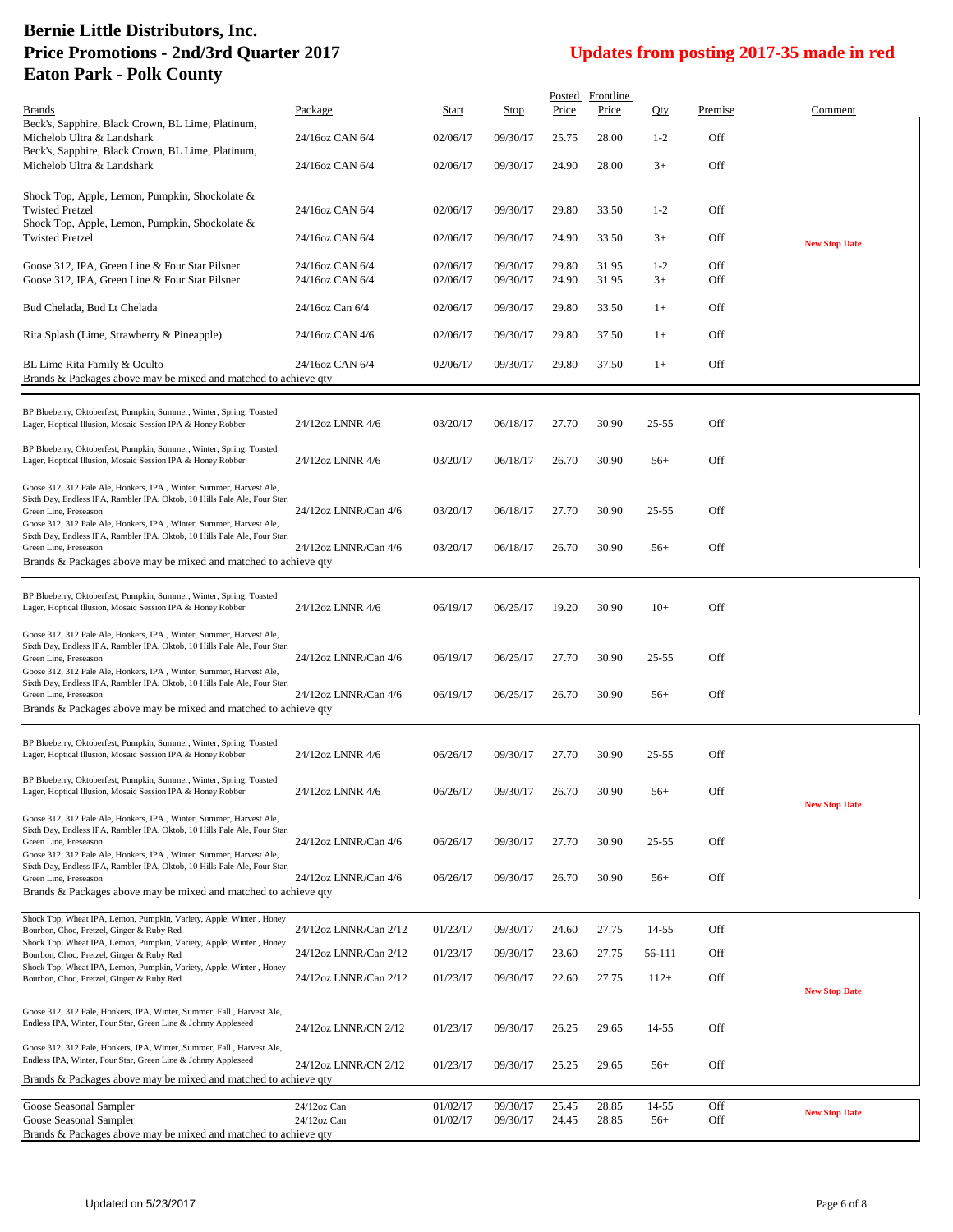| Updates from posting 2017-35 made in red |  |
|------------------------------------------|--|
|------------------------------------------|--|

|                                                                                                                                                      |                                                 |           |                       |       | Posted Frontline |           |          |                      |
|------------------------------------------------------------------------------------------------------------------------------------------------------|-------------------------------------------------|-----------|-----------------------|-------|------------------|-----------|----------|----------------------|
| <b>Brands</b>                                                                                                                                        | Package                                         | Start     | Stop                  | Price | Price            | Oty       | Premise  | Comment              |
| Goose Seasonal Sampler                                                                                                                               | 24/12oz LNNR                                    | 01/02/17  | 09/30/17              | 26.80 | 28.85            | $10 - 55$ | Off      |                      |
| Goose Seasonal Sampler                                                                                                                               | 24/12oz LNNR                                    | 01/02/17  | 09/30/17              | 25.50 | 28.85            | 56-111    | Off      | <b>New Stop Date</b> |
| Goose Seasonal Sampler                                                                                                                               | 24/12oz LNNR                                    | 01/02/17  | 09/30/17              | 24.50 | 28.85            | $112+$    | Off      |                      |
| Brands & Packages above may be mixed and matched to achieve qty                                                                                      |                                                 |           |                       |       |                  |           |          |                      |
|                                                                                                                                                      |                                                 |           |                       |       |                  |           |          |                      |
| <b>Boddington's Pub</b>                                                                                                                              | 24/16oz CAN 6/4                                 | 01/04/16  | 09/30/17              | 39.15 | 41.75            | $72+$     | Off      | <b>New Stop Date</b> |
| Stella Artois                                                                                                                                        | 20/9.6oz LNR                                    | 09/12/16  | 09/30/17              | 19.90 | 21.95            | $3+$      | Off      | <b>New Stop Date</b> |
|                                                                                                                                                      |                                                 |           |                       |       |                  |           |          |                      |
| Stella Artois, Cidre, Hoegaarden, Leffe Blonde/Brown                                                                                                 | 24/11.2oz LNNR/CN 4/6                           | 05/01/17  | 09/30/17              | 26.40 | 32.55            | 56-111    | Off      |                      |
| Stella Artois, Cidre, Hoegaarden, Leffe Blonde/Brown                                                                                                 | 24/11.2oz LNNR/CN 4/6                           | 05/01/17  | 09/30/17              | 25.75 | 32.55            | 112-215   | Off      |                      |
| Stella Artois, Cidre, Hoegaarden, Leffe Blonde/Brown                                                                                                 | 24/11.2oz LNNR/CN 4/6                           | 05/01/17  | 09/30/17              | 24.46 | 32.55            | $216+$    | Off      |                      |
|                                                                                                                                                      |                                                 |           |                       |       |                  |           |          |                      |
|                                                                                                                                                      | 24/11.2oz LNNR/Can 2/12 &                       |           |                       |       |                  |           |          |                      |
| Stella, Stella Cidre, Hoegaarden, Belgian Sampler                                                                                                    | 20/14.9oz Can 2/12                              | 05/01/17  | 09/30/17              | 30.30 | 33.30            | $1-4$     | Off      | <b>New Stop Date</b> |
| Stella, Stella Cidre, Hoegaarden, Belgian Sampler                                                                                                    | 24/11.2oz LNNR/Can 2/12 &                       |           |                       |       |                  |           |          |                      |
|                                                                                                                                                      | 20/14.9oz Can 2/12                              | 05/01/17  | 09/30/17              | 27.00 | 33.30            | $5 - 55$  | Off      |                      |
| Stella, Stella Cidre, Hoegaarden, Belgian Sampler                                                                                                    | 24/11.2oz LNNR/Can 2/12 &                       |           |                       |       |                  |           | Off      |                      |
|                                                                                                                                                      | 20/14.9oz Can 2/12<br>24/11.2oz LNNR/Can 2/12 & | 05/01/17  | 09/30/17              | 26.40 | 33.30            | 56-111    |          |                      |
| Stella, Stella Cidre, Hoegaarden, Belgian Sampler                                                                                                    | 20/14.9oz Can 2/12                              | 05/01/17  | 09/30/17              | 25.75 | 33.30            | $112+$    | Off      |                      |
| Brands & Packages above may be mixed and matched to achieve qty                                                                                      |                                                 |           |                       |       |                  |           |          |                      |
|                                                                                                                                                      |                                                 |           |                       |       |                  |           |          |                      |
| Montejo                                                                                                                                              | 24/12oz Can 2/12                                | 11/14/16  | 09/30/17              | 19.95 | 23.00            | $5+$      | Off & On | <b>New Stop Date</b> |
| Kona Longboard, Fire Rock, Pipeline, Wailua Wheat, Koko Brown,                                                                                       |                                                 |           |                       |       |                  |           |          |                      |
| Castaway, Big Wave, Lemongrass & Lavaman                                                                                                             | 24/12oz LNNR 4/6                                | 05/29/17  | 09/03/17              | 23.56 | 28.76            | $25+$     | On & Off |                      |
| Brands & Packages above may be mixed and matched to achieve qty                                                                                      |                                                 |           |                       |       |                  |           |          |                      |
| Kona Longboard, Fire Rock, Pipeline, Wailua Wheat, Koko Brown,                                                                                       |                                                 |           |                       |       |                  |           |          |                      |
| Castaway, Big Wave, Lemongrass & Lavaman                                                                                                             | 24/12oz LNNR 4/6                                | 09/04/17  | 09/30/17              | 25.56 | 28.76            | 15-24     | On & Off | <b>New</b>           |
| Kona Longboard, Fire Rock, Pipeline, Wailua Wheat, Koko Brown,                                                                                       |                                                 |           |                       |       |                  |           |          |                      |
| Castaway, Big Wave, Lemongrass & Lavaman                                                                                                             | 24/12oz LNNR 4/6                                | 09/04/17  | 09/30/17              | 23.56 | 28.76            | $25+$     | On & Off |                      |
| Brands & Packages above may be mixed and matched to achieve qty                                                                                      |                                                 |           |                       |       |                  |           |          |                      |
| Widmer Hefeweizen, Drop Top Amber Ale, Drifter Pale Ale, Rotator IPA,                                                                                |                                                 |           |                       |       |                  |           |          |                      |
| Upheaval, Alchemy & BRRR                                                                                                                             | 24/12oz LNNR 4/6                                | 05/29/17  | 07/02/17              | 28.80 | 32.00            | $15+$     | Off      |                      |
|                                                                                                                                                      |                                                 |           |                       |       |                  |           |          |                      |
| Widmer Hefeweizen, Drop Top Amber Ale, Drifter Pale Ale, Rotator IPA,                                                                                |                                                 |           |                       |       |                  |           |          |                      |
| Upheaval, Alchemy & BRRR                                                                                                                             | 24/12oz LNNR 4/6                                | 08/01/17  | 08/27/17              | 28.80 | 32.00            | $15+$     | Off      | <b>New</b>           |
| Brands & Packages above may be mixed and matched to achieve qty                                                                                      |                                                 |           |                       |       |                  |           |          |                      |
| Widmer Omission IPA, Lager & Pale Ale                                                                                                                | 24/12oz LNNR 4/6                                | 08/28/17  | 09/30/17              | 28.80 | 32.00            | $15+$     | Off      | <b>New</b>           |
| Brands & Packages above may be mixed and matched to achieve gty                                                                                      |                                                 |           |                       |       |                  |           |          |                      |
|                                                                                                                                                      |                                                 |           |                       |       |                  |           |          |                      |
| SweetWater 420, IPA & Tacklebox                                                                                                                      | 24/12oz LNNR/Can 2/12                           |           | 10/10/2016 12/30/2017 | 27.00 | 29.15            | $5+$      | Off      |                      |
| Brands & Packages above may be mixed and matched to achieve qty                                                                                      |                                                 |           |                       |       |                  |           |          |                      |
|                                                                                                                                                      |                                                 |           |                       |       |                  |           |          |                      |
| SweetWater 420, IPA                                                                                                                                  | 24/16oz Can 6/4                                 | 1/2/2017  | 12/30/2017            | 28.50 | 33.45            | $2+$      | Off      |                      |
| Brands & Packages above may be mixed and matched to achieve gty                                                                                      |                                                 |           |                       |       |                  |           |          |                      |
|                                                                                                                                                      |                                                 |           |                       |       |                  |           |          |                      |
| 3 Daughters Beach Blonde, Rod Bender, Stern Line, Bimini Twist<br>& Blonde Coffee                                                                    | 24/12oz Can 4/6                                 |           |                       |       |                  |           | Off      |                      |
| Brands & Packages above may be mixed and matched to achieve qty                                                                                      |                                                 | 4/30/2017 | 6/3/2017              | 28.00 | 30.00            | $3+$      |          |                      |
|                                                                                                                                                      |                                                 |           |                       |       |                  |           |          |                      |
| 3 Daughters Beach Blonde & Bimini Twist                                                                                                              | 24/16oz Cans                                    | 5/1/2017  | 12/31/2017            | 29.80 | 42.00            | $2+$      | Off      |                      |
| Brands & Packages above may be mixed and matched to achieve qty                                                                                      |                                                 |           |                       |       |                  |           |          |                      |
|                                                                                                                                                      |                                                 |           |                       |       |                  |           |          |                      |
| Seagrams Family (Wild Berries, Strawberry Daiquiri, Peach Fuzzy Navel, Classic                                                                       |                                                 |           |                       |       |                  |           |          |                      |
| Lime Margarita, Calypso Colada, Black Cherry Fizz, Bahama Mama, Jamaican Me                                                                          |                                                 |           |                       |       |                  |           |          |                      |
| Happy, Lime Melonade, Pink Punch, Sangria, Mango, Mimosa, Raspberry<br>Lemonade, Watermelon Splash, Blackberry Breezer, Kiwi Strawberry, Aloha Tini, |                                                 |           |                       |       |                  |           |          |                      |
| Apple Pomegranate, Orange Swirl & Pink Pineapple)                                                                                                    | 24/12oz LNNR 6/4                                | 03/01/17  | 12/31/17              | 19.16 | 23.94            | $10+$     | Off      |                      |
| Brands & Packages above may be mixed and matched to achieve qty                                                                                      |                                                 |           |                       |       |                  |           |          |                      |
|                                                                                                                                                      |                                                 |           |                       |       |                  |           |          |                      |
| Magic Hat Family                                                                                                                                     | 24/12oz NR 4/6                                  | 5/1/2017  | 6/30/2017             | 27.27 | 30.30            | $5+$      | Off      |                      |
|                                                                                                                                                      |                                                 |           |                       |       |                  |           |          |                      |
| Magic Hat Family<br>Brands & Packages above may be mixed and matched to achieve qty                                                                  | 24/12oz NR 4/6                                  | 9/1/2017  | 10/31/2017            | 27.27 | 30.30            | $5+$      | Off      |                      |
|                                                                                                                                                      |                                                 |           |                       |       |                  |           |          |                      |
| Magic Hat Family                                                                                                                                     | 24/12oz 2/12 NR & Cn                            | 7/1/2017  | 8/31/2017             | 24.15 | 27.10            | $5+$      | Off      |                      |
|                                                                                                                                                      |                                                 |           |                       |       |                  |           |          |                      |
| Magic Hat Family                                                                                                                                     | 24/12oz 2/12 NR & Cn                            | 12/1/2017 | 12/31/2017            | 24.15 | 27.10            | $5+$      | Off      |                      |
| Brands & Packages above may be mixed and matched to achieve qty                                                                                      |                                                 |           |                       |       |                  |           |          |                      |